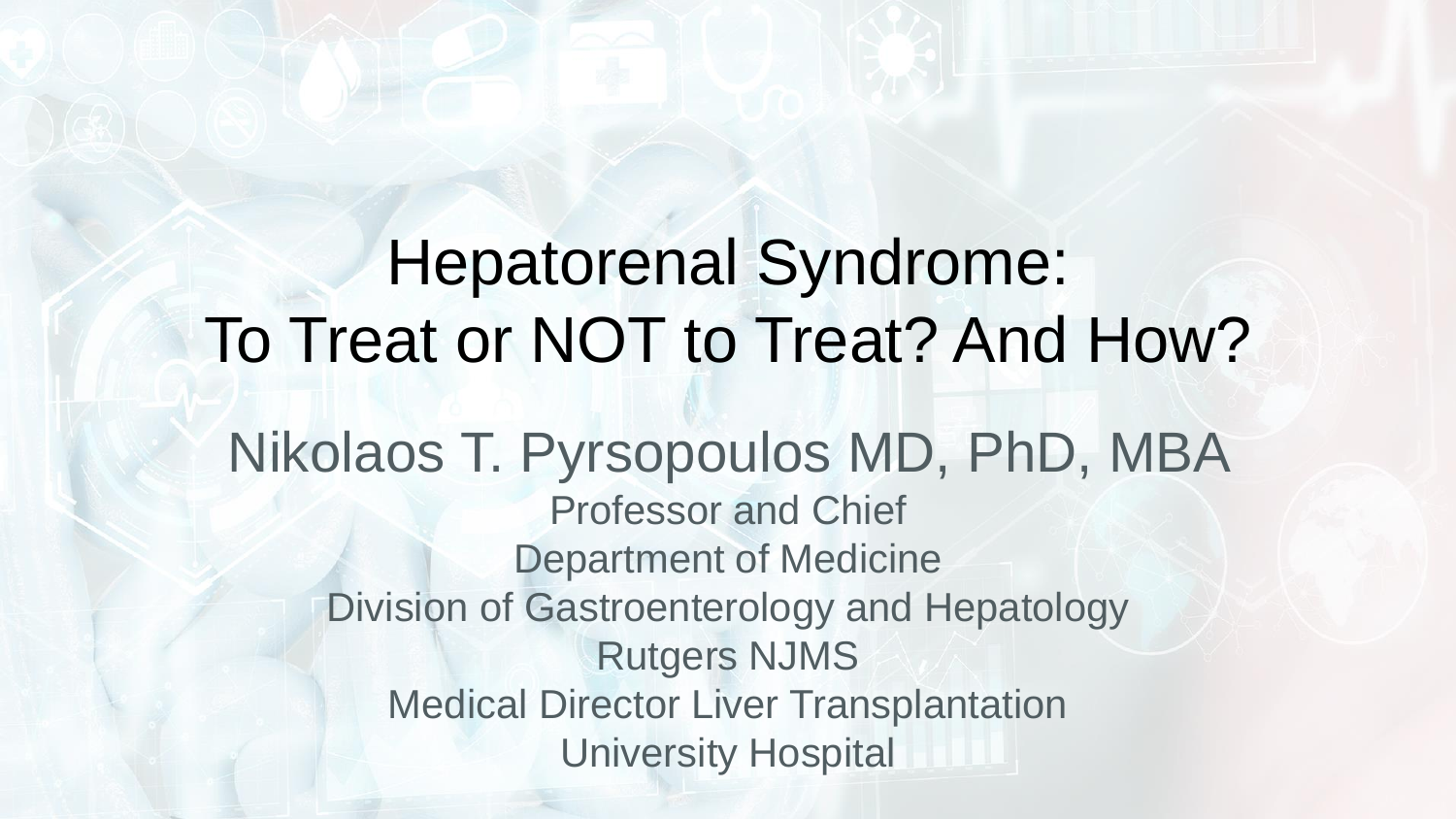

• Financial: Grifols, Durect, Salix, AbbVie, Gilead, Prometheus, Mallinckrodt, Novartis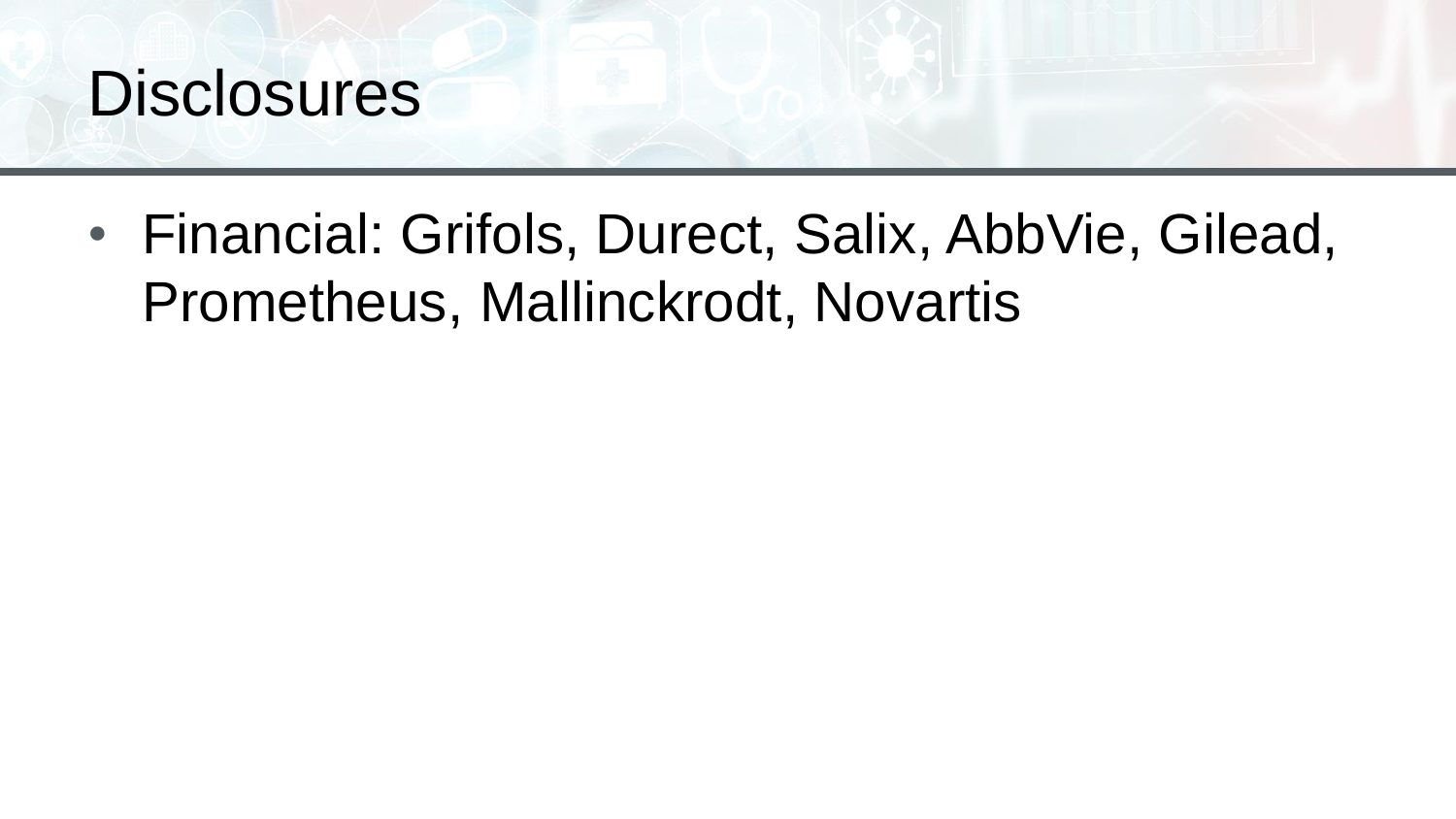### **Introduction**

- Kidney dysfunction is a common complication in cirrhosis
	- Occurs in between 20-40% of patients with cirrhosis and ascites admitted with decompensation
- Oftentimes, kidney failure is functional
	- No structural abnormalities of the kidney identified
	- Changes primarily due to hemodynamic effects associated with cirrhosis
- Traditionally, Hepatorenal Syndrome (HRS) described as the most severe form of functional kidney disease
	- Not responsive to fluid challenge

Wong F et al. Recent advances in our understanding of hepatorenal syndrome. *Nat Rev of Gastroenterol Hepatol.* 2012. 9:382-391; Adebayo D et al. Ascites and Hepatorenal syndrome. *Clin Liv Dis.* 2019. 23:659-682.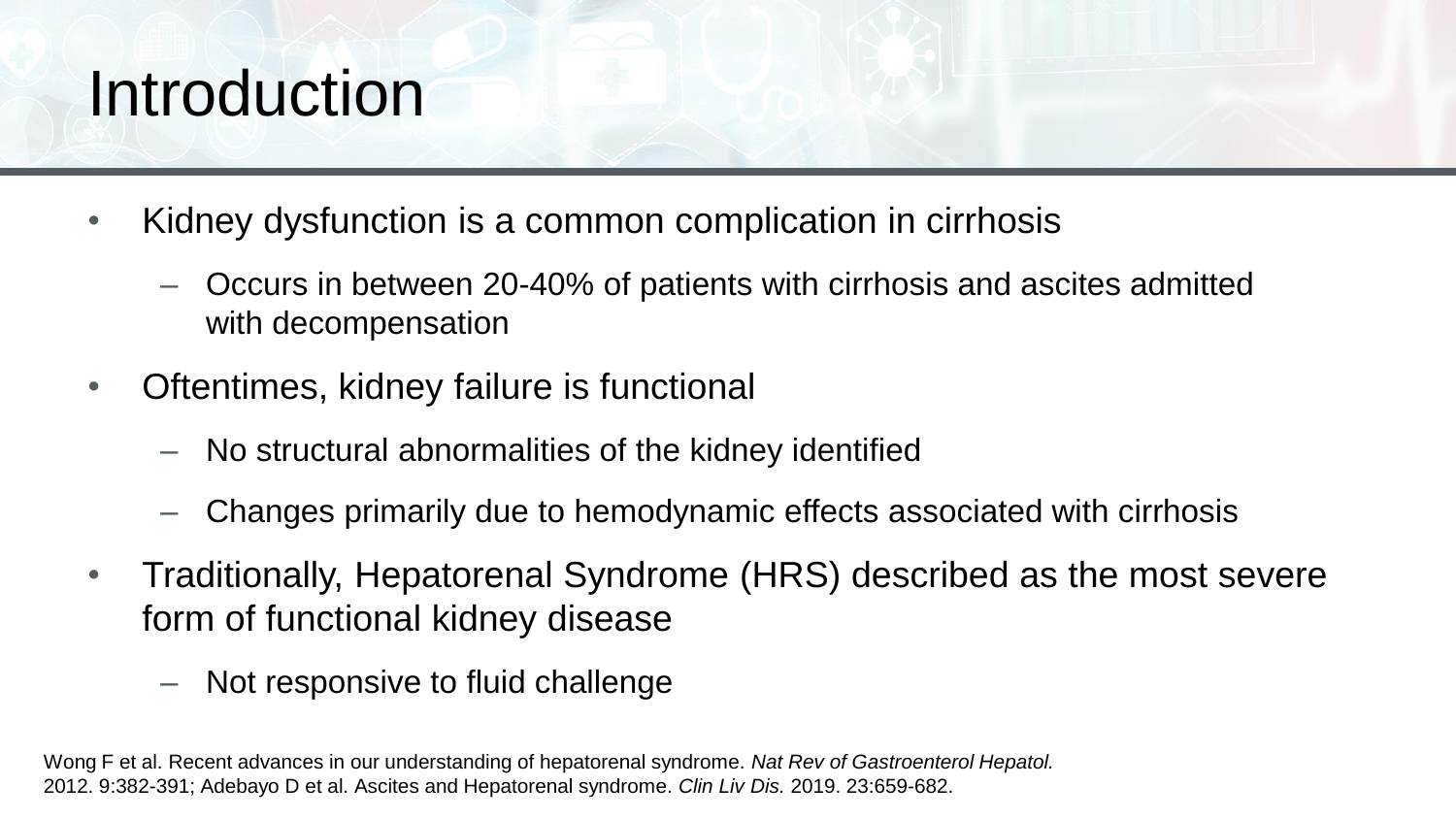

- The occurrence of renal failure in a patient with advanced liver disease in the absence of an identifiable cause of renal failure
- Definition may be changing

Gines P et al. EASL clinical practice guidelines in the management of ascites, spontaneous bacterial peritonitis and hepatorenal syndrome in cirrhosis*. Journal of Hepatology.* 2010. *53:397-417.*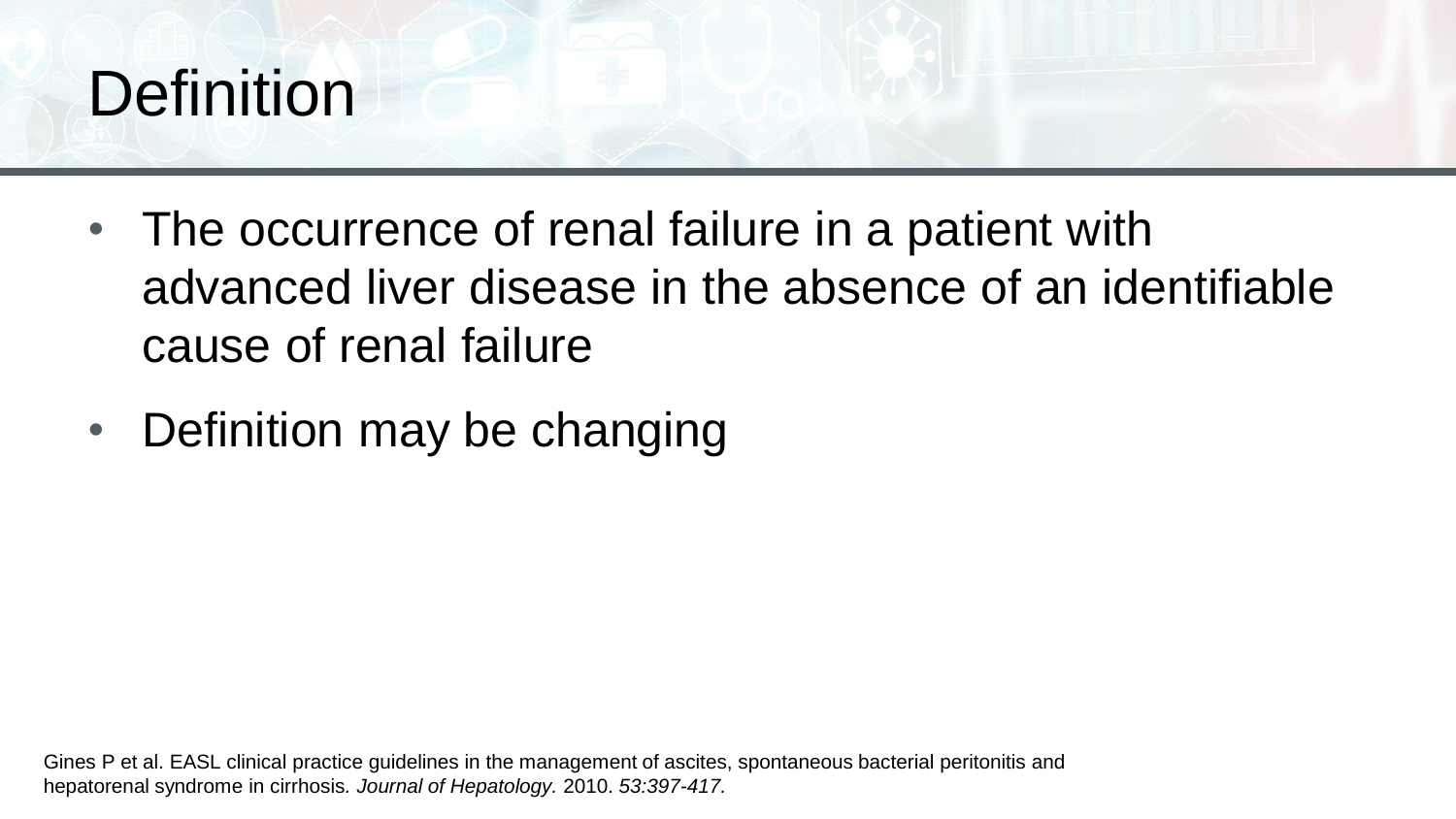# Pathophysiology

- Pathophysiology of HRS is currently described via 2 main hypotheses:
	- Peripheral arterial vasodilation
	- Systemic inflammation/SIRS
		- Splanchnic vasodilatation
		- Activation of vasoconstrictor mechanisms (SNS, RAAS, ADH)
			- Ascites/edema/hyponatremia
		- Cirrhotic cardiomyopathy

Gines P et al. EASL clinical practice guidelines in the management of ascites, spontaneous bacterial peritonitis and hepatorenal syndrome in cirrhosis*. Journal of Hepatology.* (2010) *53:397-417;* Adebayo D et al. Ascites and Hepatorenal syndrome. *Clin Liv Dis.* 2019. 23*:659-682.*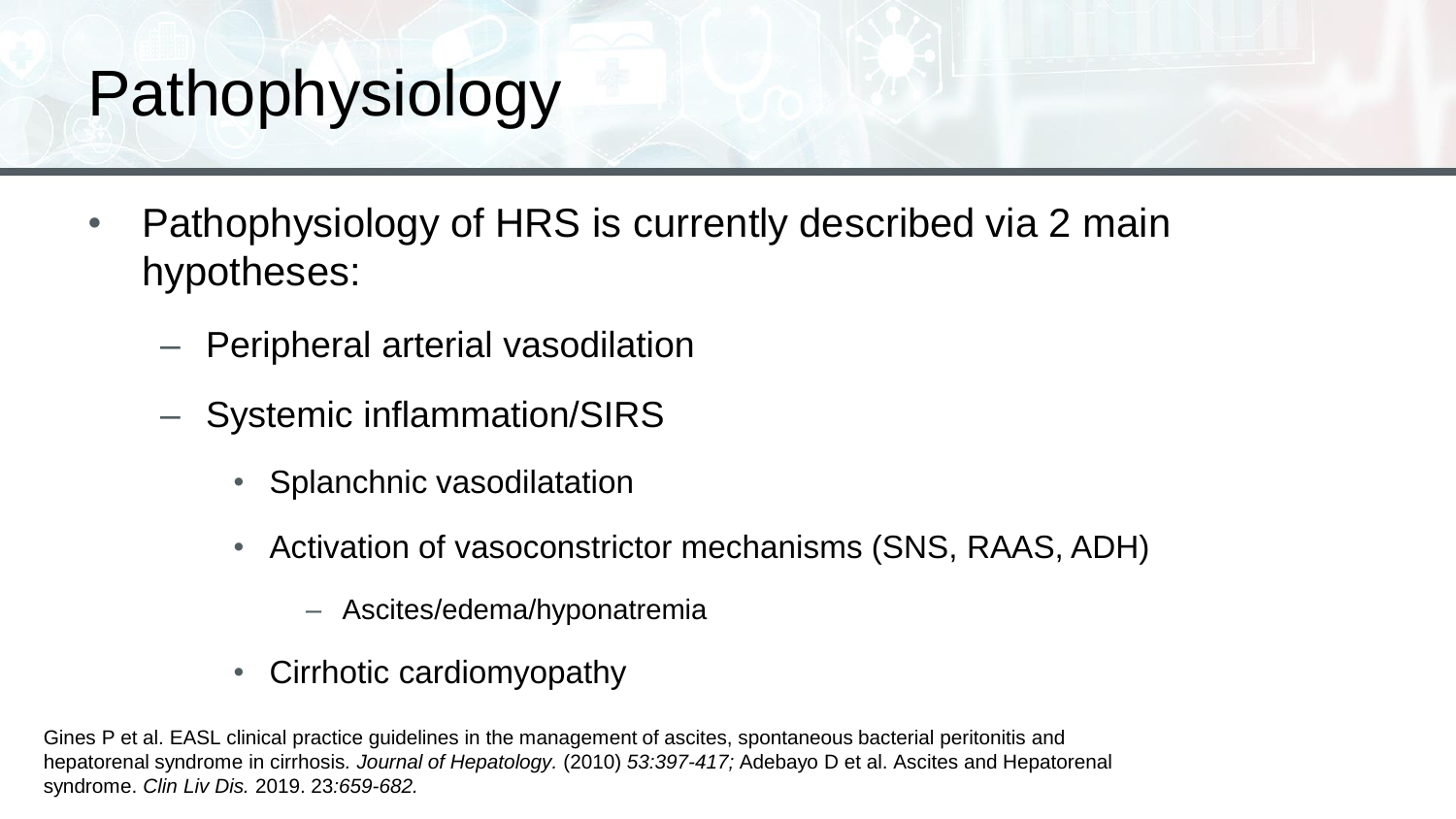# Pathophysiology

#### Splanchnic Circulation

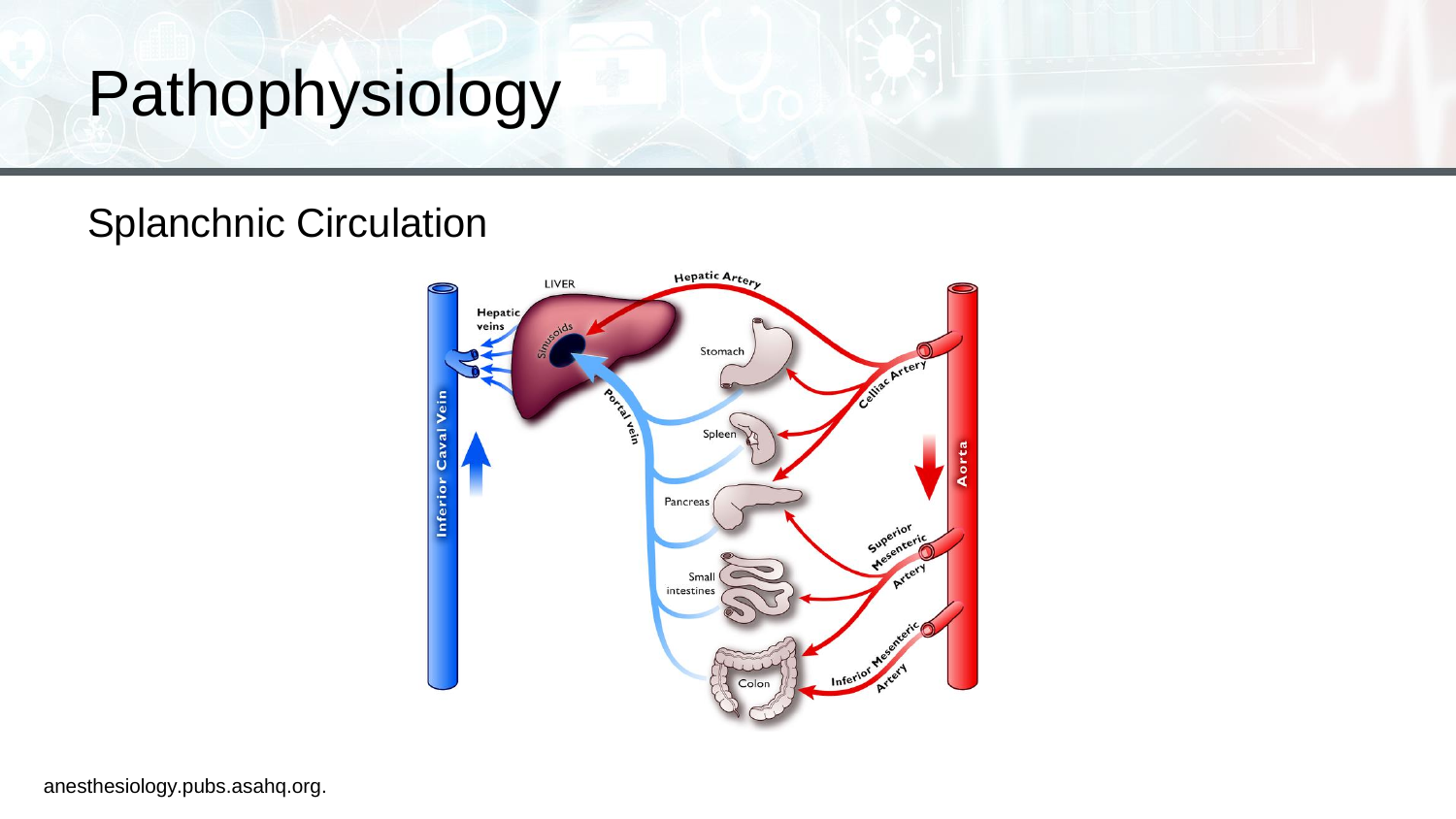### Pathogenesis of AKI-HRS



Ginès P et al. *Nat Rev Dis Primers*. 2018;4:23.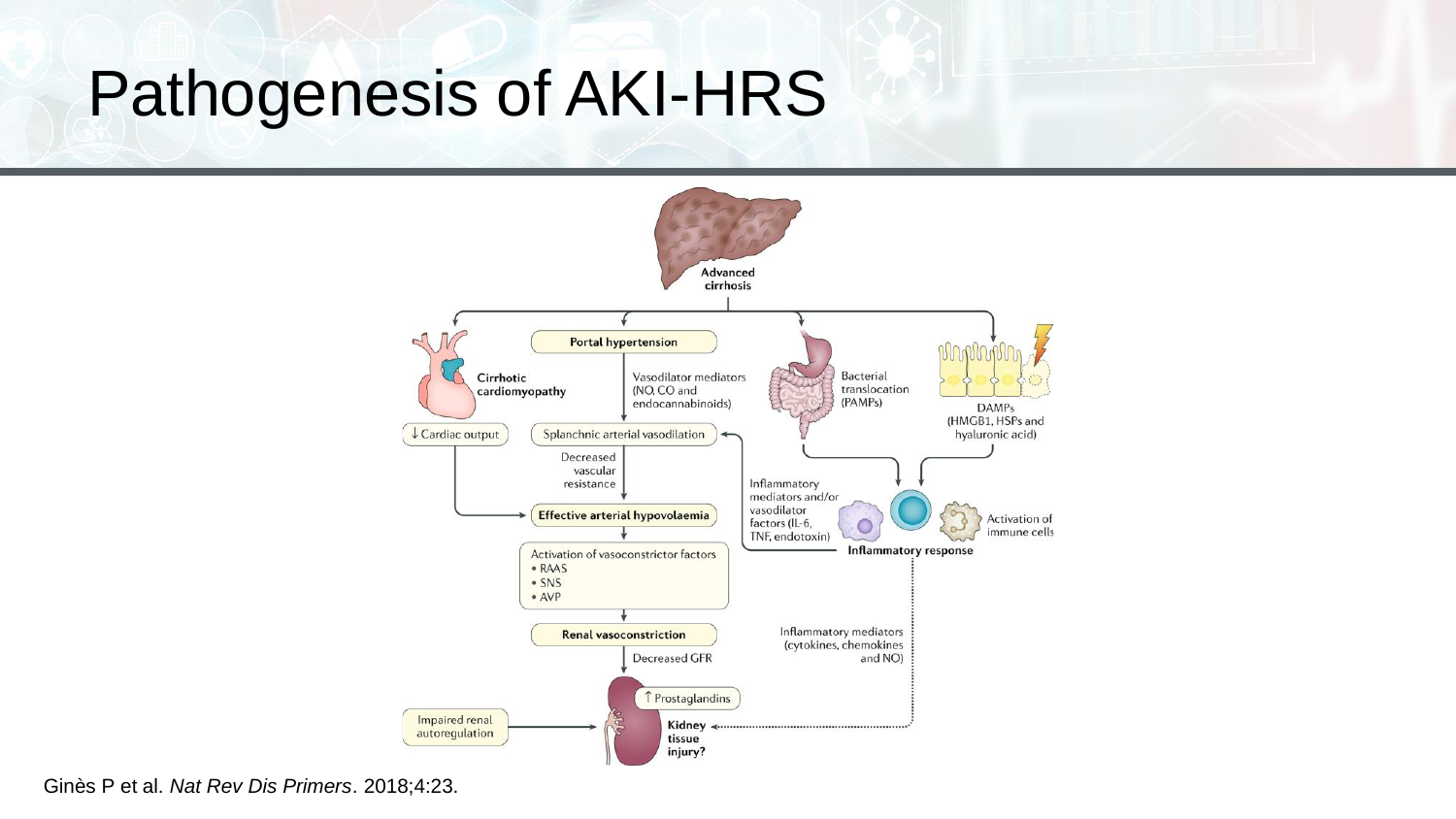# Acute Kidney Injury (AKI) in Cirrhosis

- Traditional criteria (International Club of Ascites criteria)<sup>1</sup>
	- 50% increase in SCr over baseline
	- Cut-off value of SCr: 1.5 mg/dL
- New definition of AKI<sup>2</sup>
	- $-$  ↑ in SCr ≥0.3 mg/dL within 48 hours *or* ↑ SCr ≥50% from baseline that is known or presumed to have occurred within the prior 7 days

| Stage AKI <sup>1</sup> | Criteria                                                                                                                                               |  |
|------------------------|--------------------------------------------------------------------------------------------------------------------------------------------------------|--|
| Stage 1                | Increase in SCr $\geq$ 0.3 mg/dL or an increase in<br>$SCr \ge 1.5$ -fold to 2-fold from baseline                                                      |  |
| Stage 2                | Increase in $SCr > 2$ - to 3-fold from baseline                                                                                                        |  |
| Stage 3                | Increase of SCr >3-fold from baseline or<br>SCr $\geq$ 4.0 mg/dL with an acute increase $\geq$ 0.3<br>mg/dL or initiation of renal replacement therapy |  |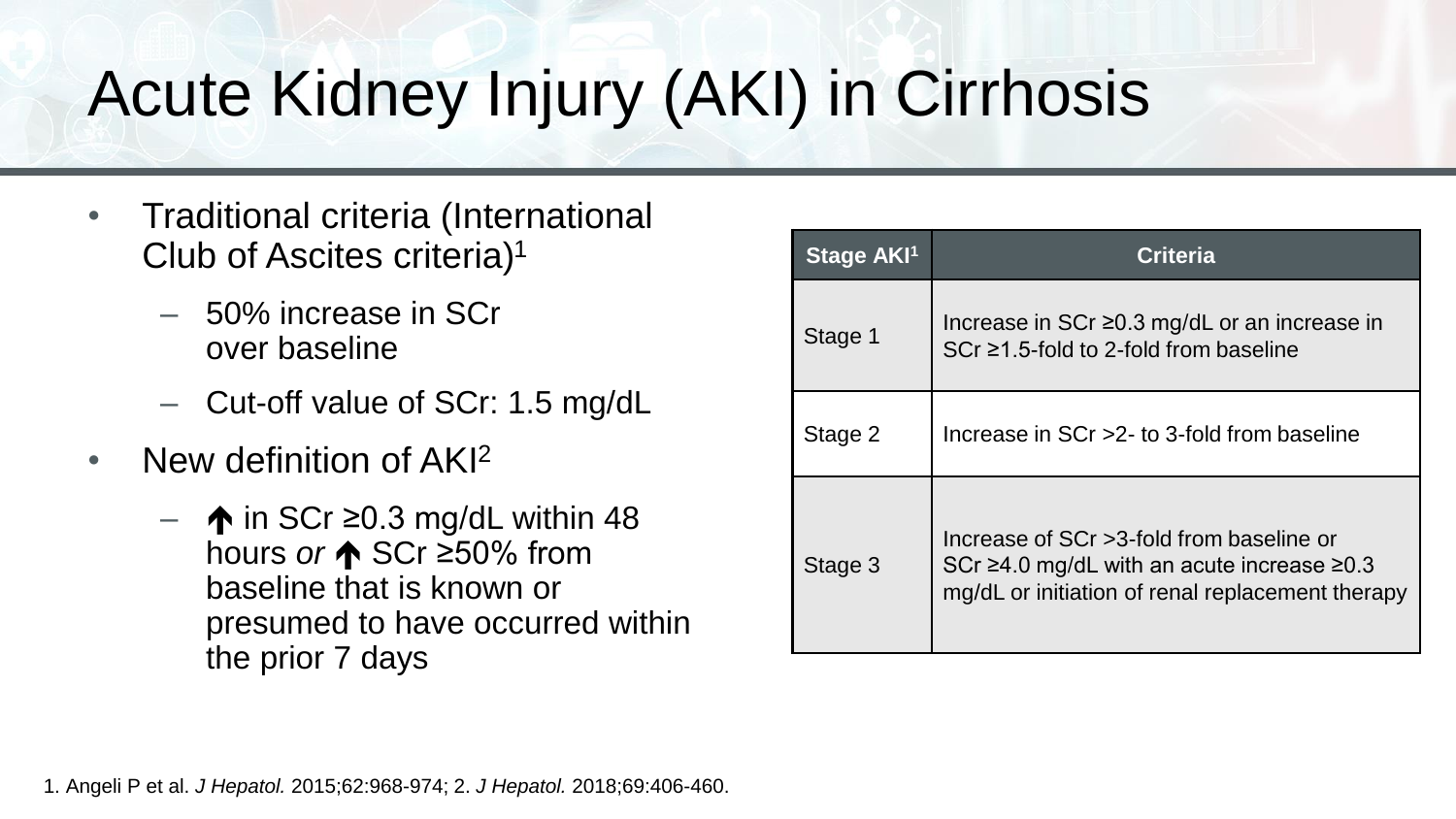# AKI in Cirrhosis: Differential Diagnosis

- Prerenal
	- Hypovolemia: diuretics, GI bleeding, diarrhea
	- Hepatorenal syndrome
- Intrinsic renal disease
	- Acute tubular necrosis
	- Glomerulonephritis
	- Interstitial nephritis
- Obstructive

Graupera I et al. *Clin Liver Dis*. 2013;2:128-131.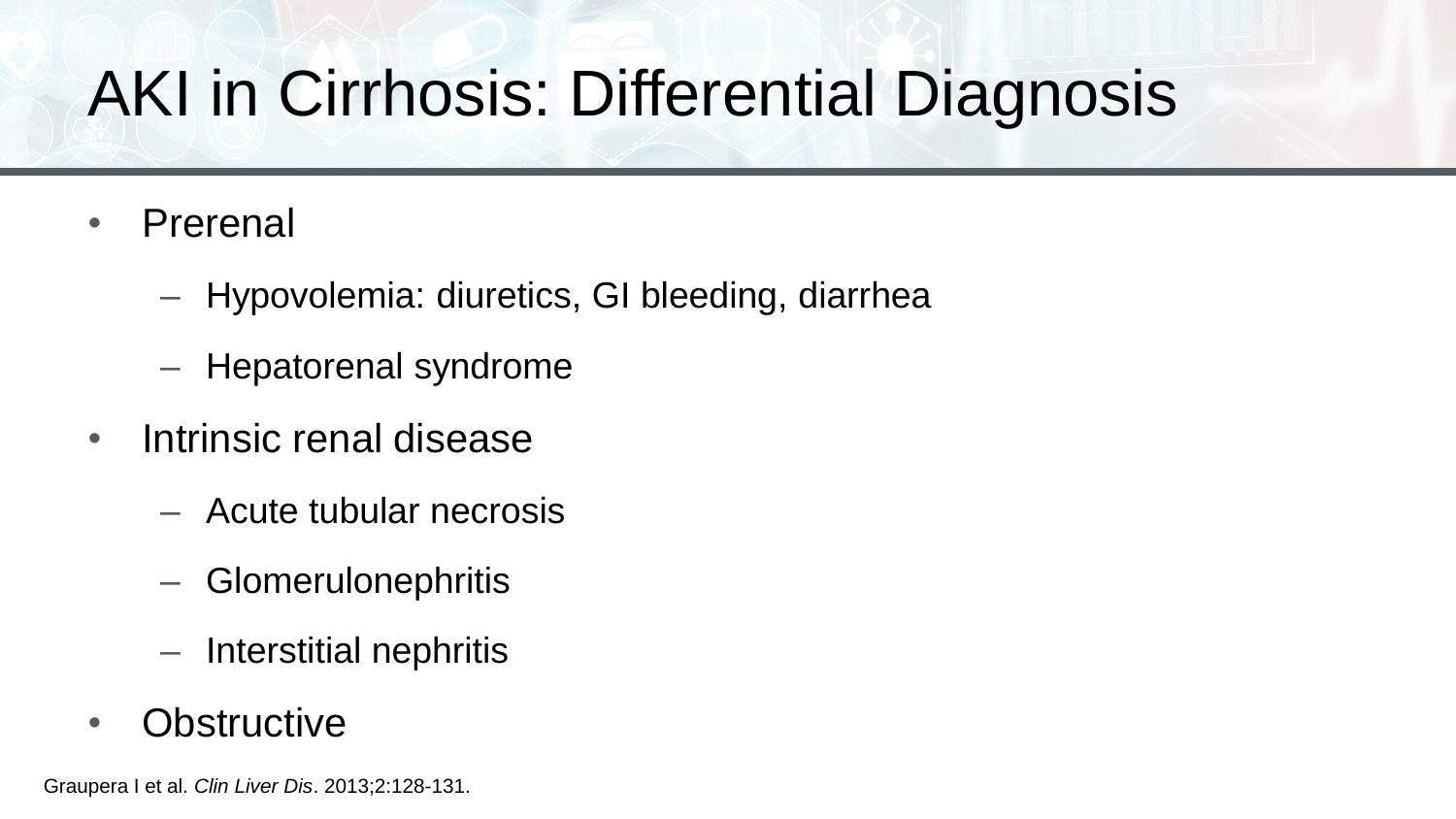# AKI in Cirrhosis and HRS

- Diagnosis of exclusion in patients with cirrhosis and ascites
- Diagnosis of AKI according to **International Club of Ascites –** AKI criteria
- No response after 2 consecutive days of diuretic withdrawal and plasma volume expansion with albumin (1 g per kg of body weight, 100g max)
- Absence of shock
- No current or recent use of nephrotoxic drugs
- No macroscopic signs of structural kidney injury defined as:
	- Absence of proteinuria (>500 mg/day)
	- Absence of hematuria (>50 RBCs/hpf)
	- Normal findings on renal ultrasonography

Angeli et al. *Journal of Hepatology*. 2015 vol. 62 968–974.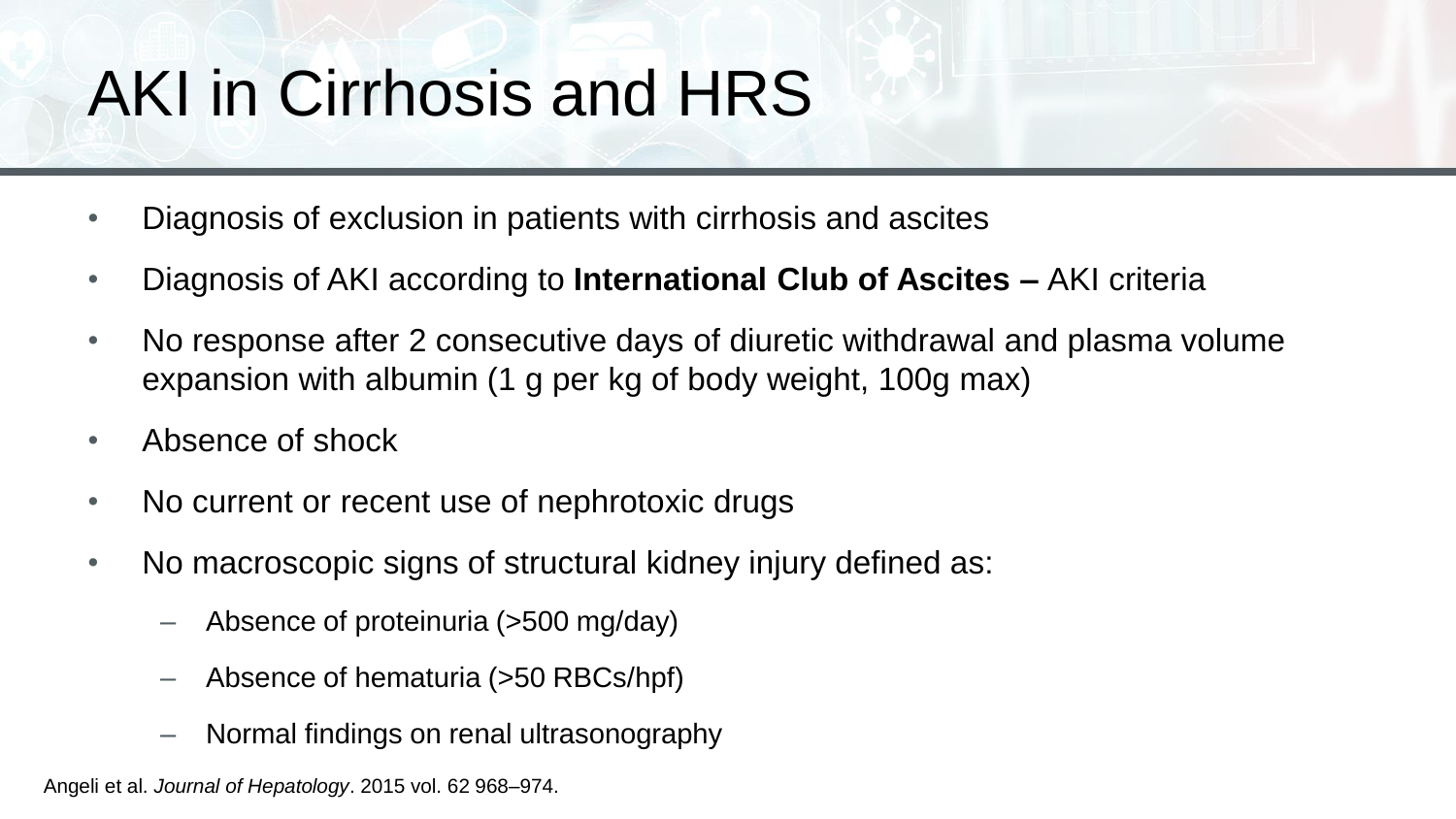# Etiology of AKI in Cirrhosis



Garcia-Tsao et al. *Hepatology*. 2008.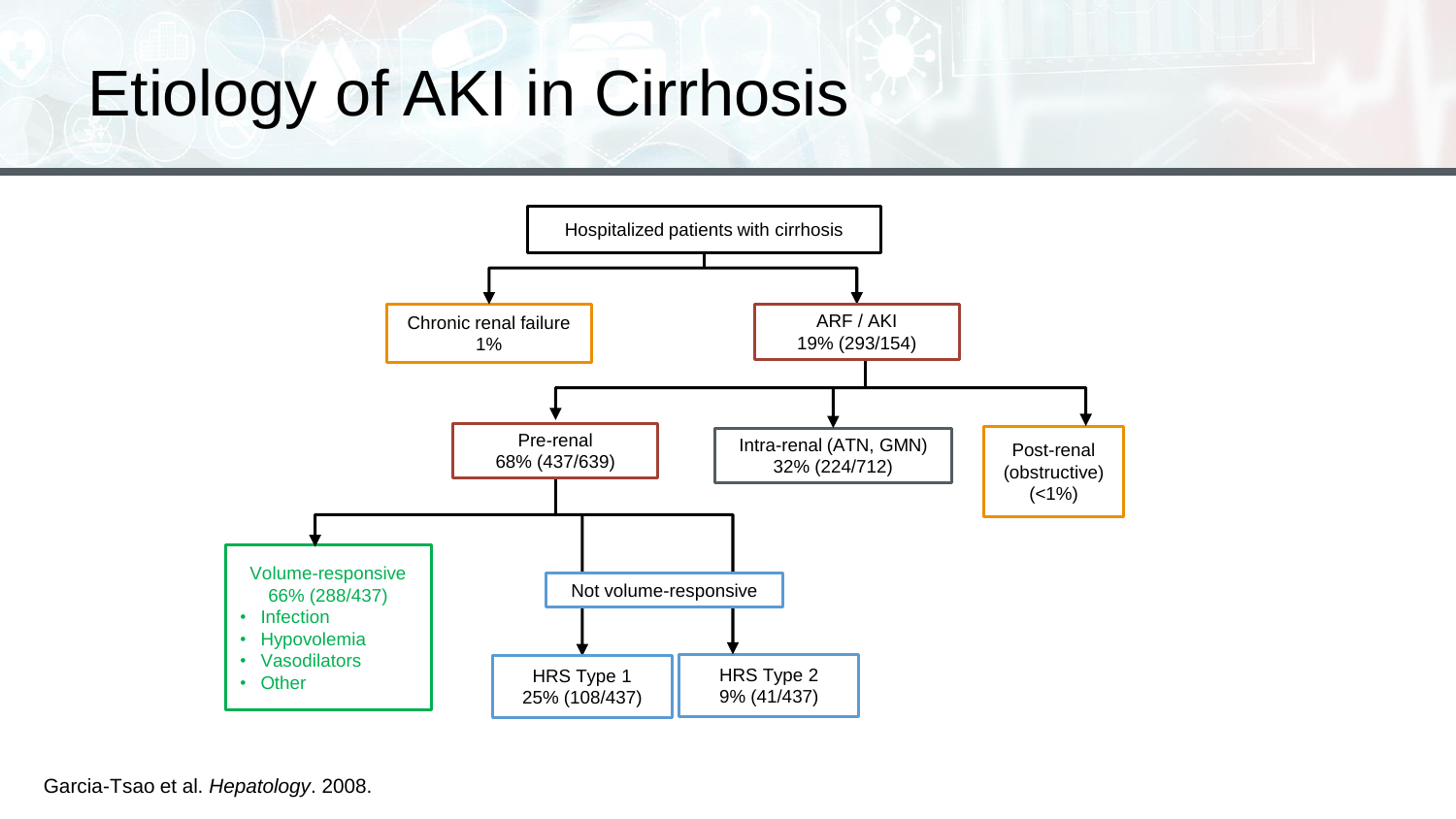### Prevention of AKI-HRS in Patients With Cirrhosis

- Avoid NSAIDs
- Avoid ACE inhibitors
- Decrease/withdraw diuretics when decompensated
- Limiting lactulose dose to accomplish 2-3 BMs per day
- Threshold at which to discontinue beta-blockers?
- Maintain mean arterial pressure (MAP)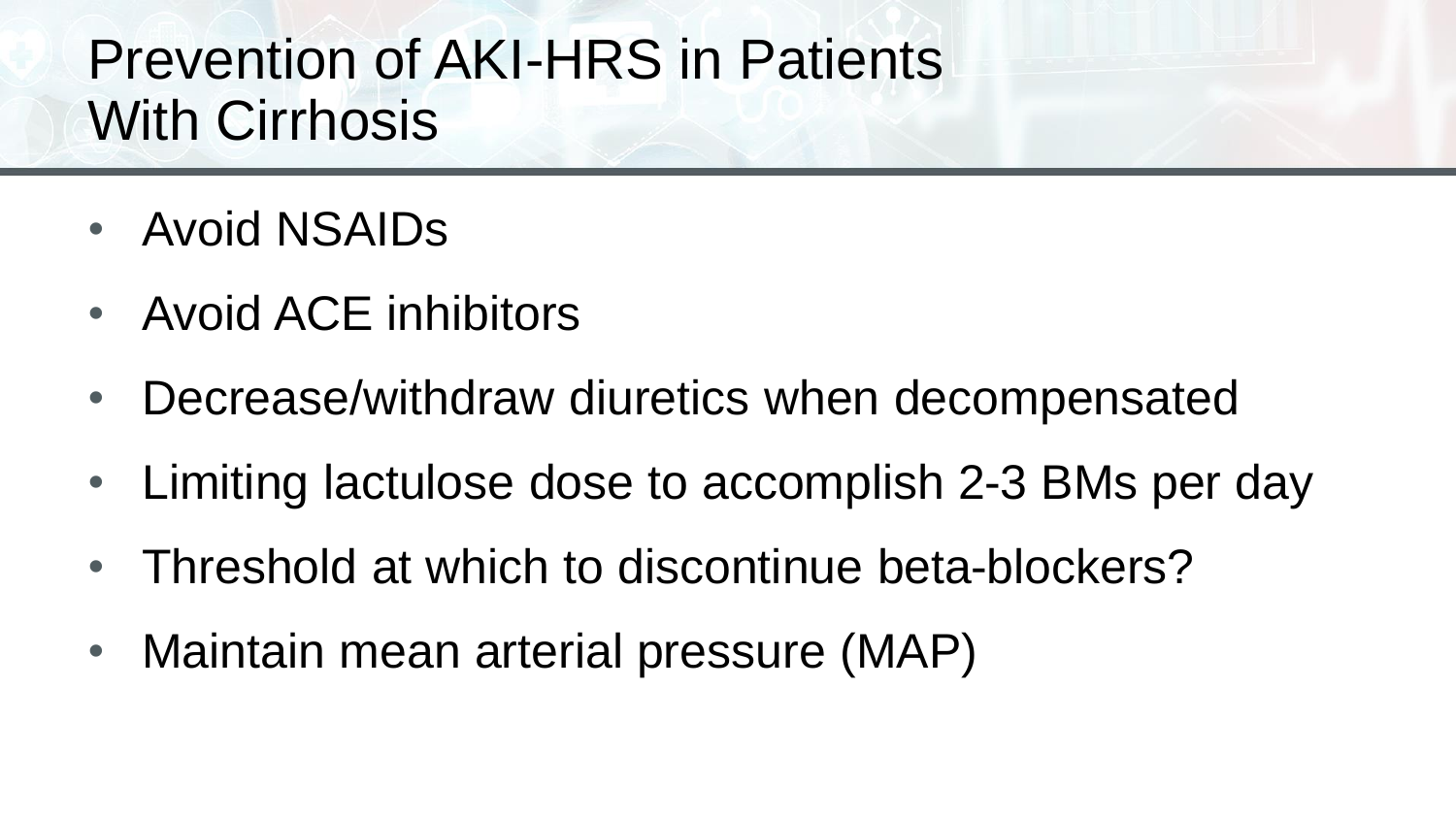# Albumin

- 50% of plasma proteins
	- Liver produces it, 10-15 g/day
	- 30%-40% remains in the intravascular space
- Structurally:
	- 67 kDa in size, 609 amino acids
	- Charge is net negative (pH 7)
	- Circulates in net reduced form
	- Albumin has heart-shaped tertiary structure with high α-helical content

Garcia-Martinez R et al. *Hepatology*. 2013;58:1836-1846.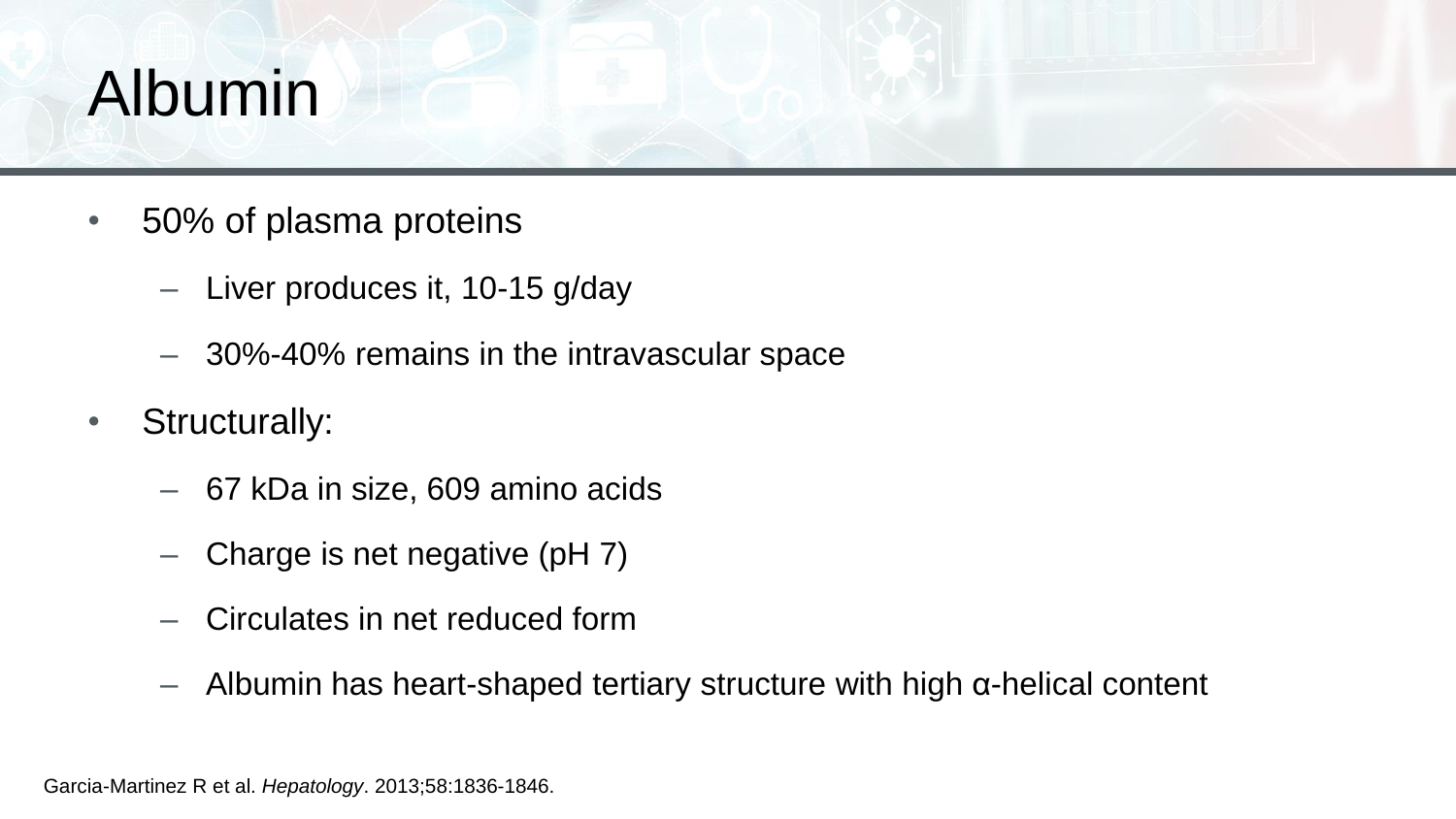# Pharmacologic Therapy for AKI-HRS

- IV Albumin
- 0.5-1gm/kg (max 100 gm/d) for resuscitation; then
- 25 to 50 g/day
- Plus
- Vasoconstrictors
- Midodrine (+/- octreotide)
- Norepinephrine
- Terlipressin

Ginès P et al. *Nat Rev Dis Primers*. 2018;4:23.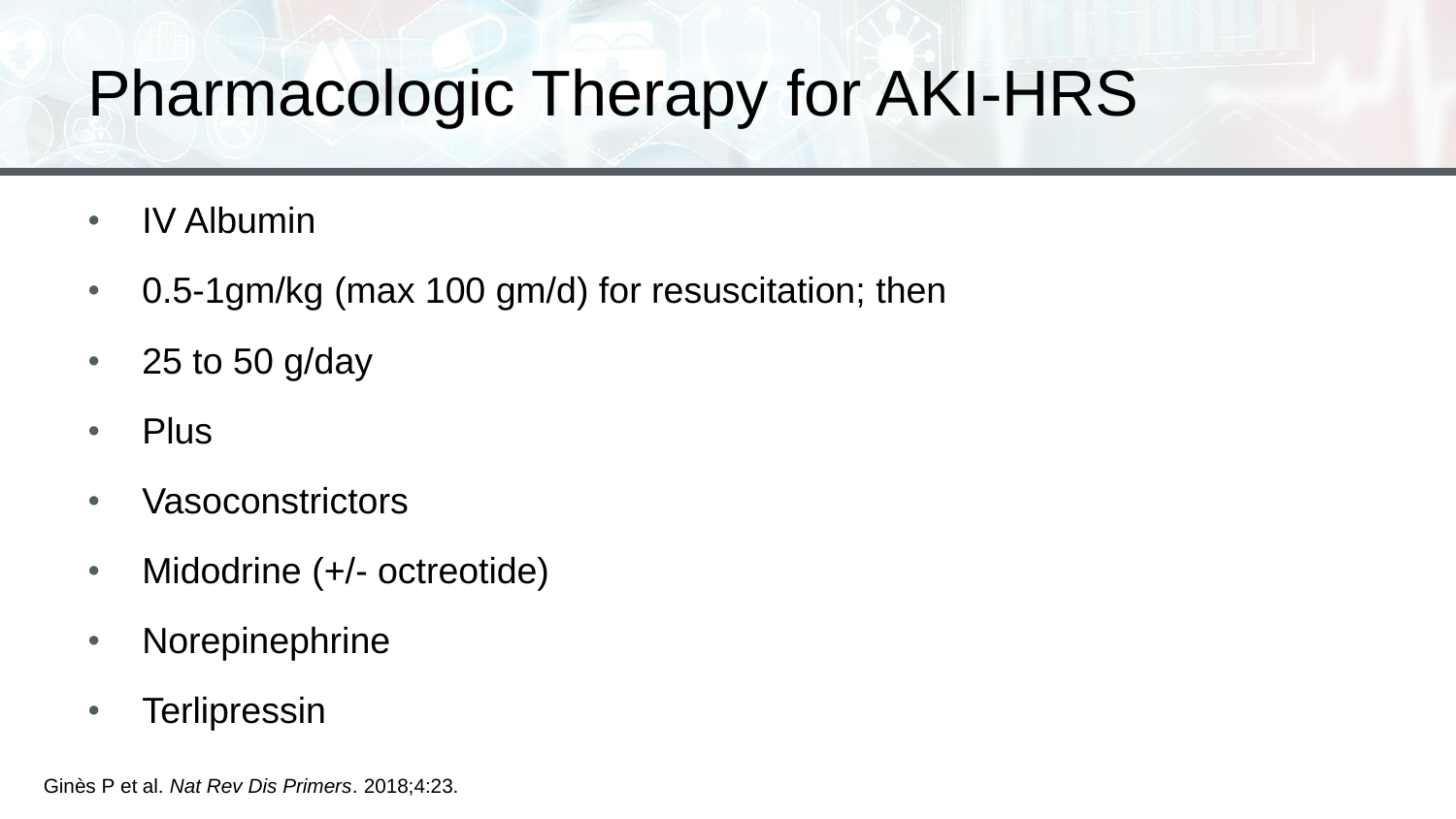# Midodrine and Octreotide

#### **Midodrine**

- Midodrine binds to 1-adrenergic receptors
	- Improves systemic blood pressure and hence improves renal perfusion pressure
- Start at 7.5 mg TID
- Titrate midodrine up to 15 mg TID on consecutive doses

#### **Octreotide**

- Octreotide is a splanchnic vasoconstrictor that antagonizes the action of various splanchnic vasodilators
	- Not effective alone
- Start octreotide 100-200 mcg TID or IV infusion 50 mcg/hr to raise MAP by 15 mm Hg
- Maximum dose 200 mcg SC TID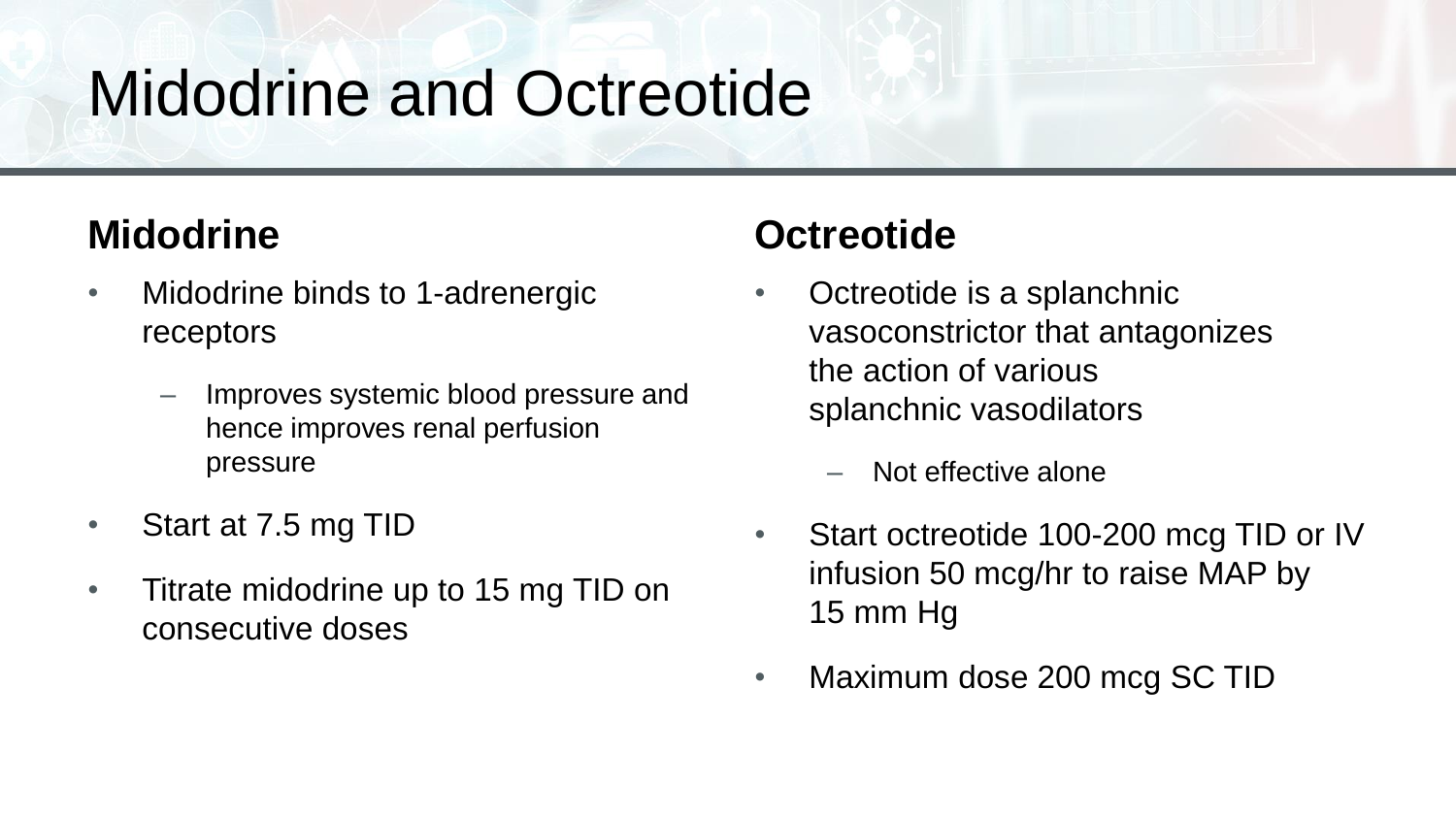## Terlipressin: Not Yet Available in US



- Synthetic 12 amino acid peptide
- Pro-drug
- Constrictive activity via V-1 receptors
	- Vascular and extra vascular smooth muscle cells
- Splanchnic vasoconstriction reduces portal blood flow and portal pressure
- Systemic vasoconstriction
	- Increases effective blood volume
	- Reduces renin and angiotensin
		- Can lead to renal vasodilation
		- Can lead to improvement in serum creatinine
- V-2 agonist activity
	- Could possibly cause hyponatremia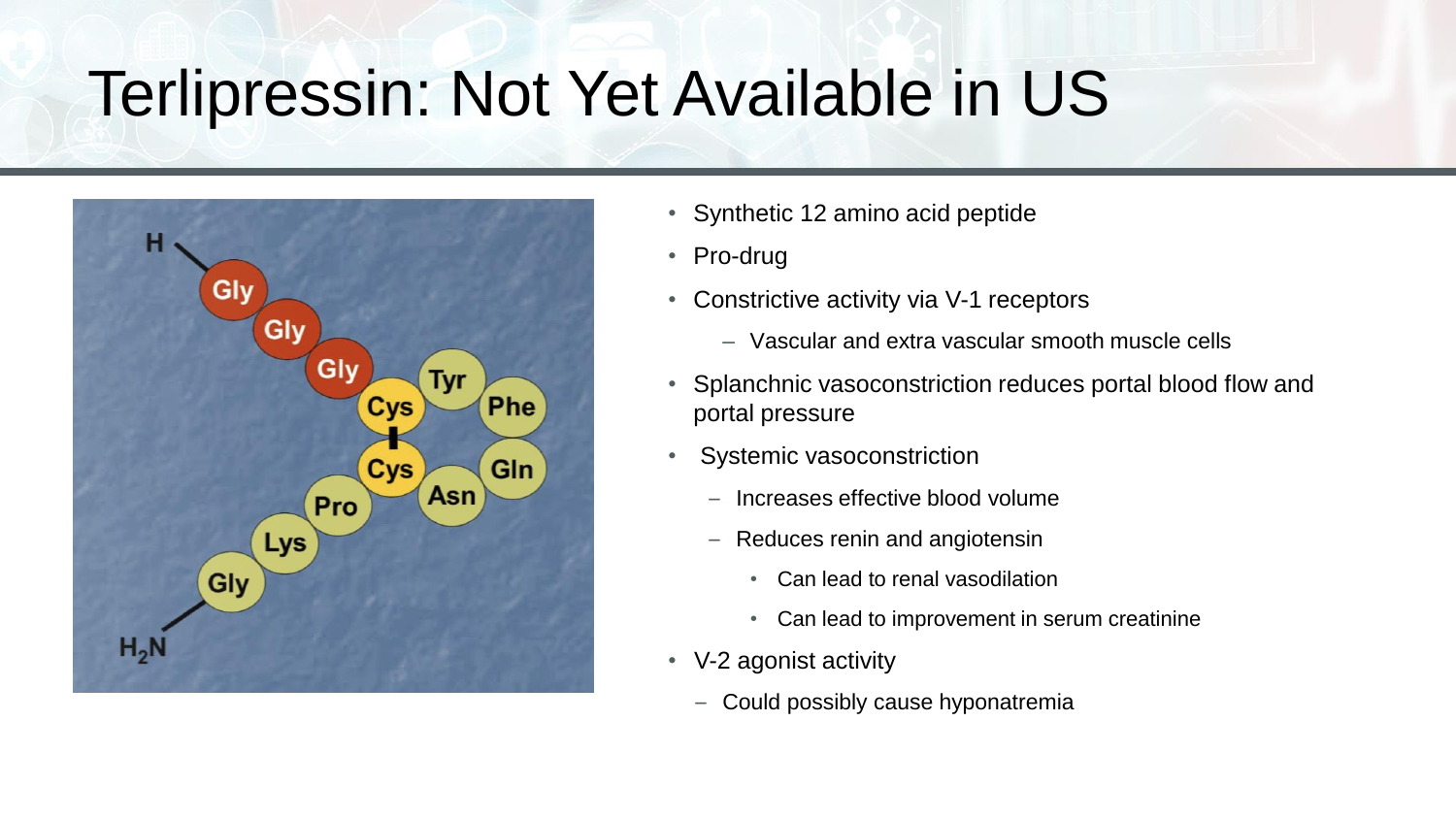#### Terlipressin + Albumin vs Midodrine/Octreotide + Albumin: Improvement in Renal Function

- Randomized control study
- 27 patients received terlipressin (IV 3 mg/24 hrs, progressively increased to 12 mg/24 hrs if no response)
- 22 patients received midodrine (orally at 7.5 mg TID with dose increased to max of 12.5 mg TID) and octreotide SC 100 mcg TID up to 200 mcg TID).
- Both groups received albumin IV 1 g/kg of body weight on day 1 and 20-40 g/day thereafter.



Cavallin M et al. *Hepatology*. 2015;62:567-574.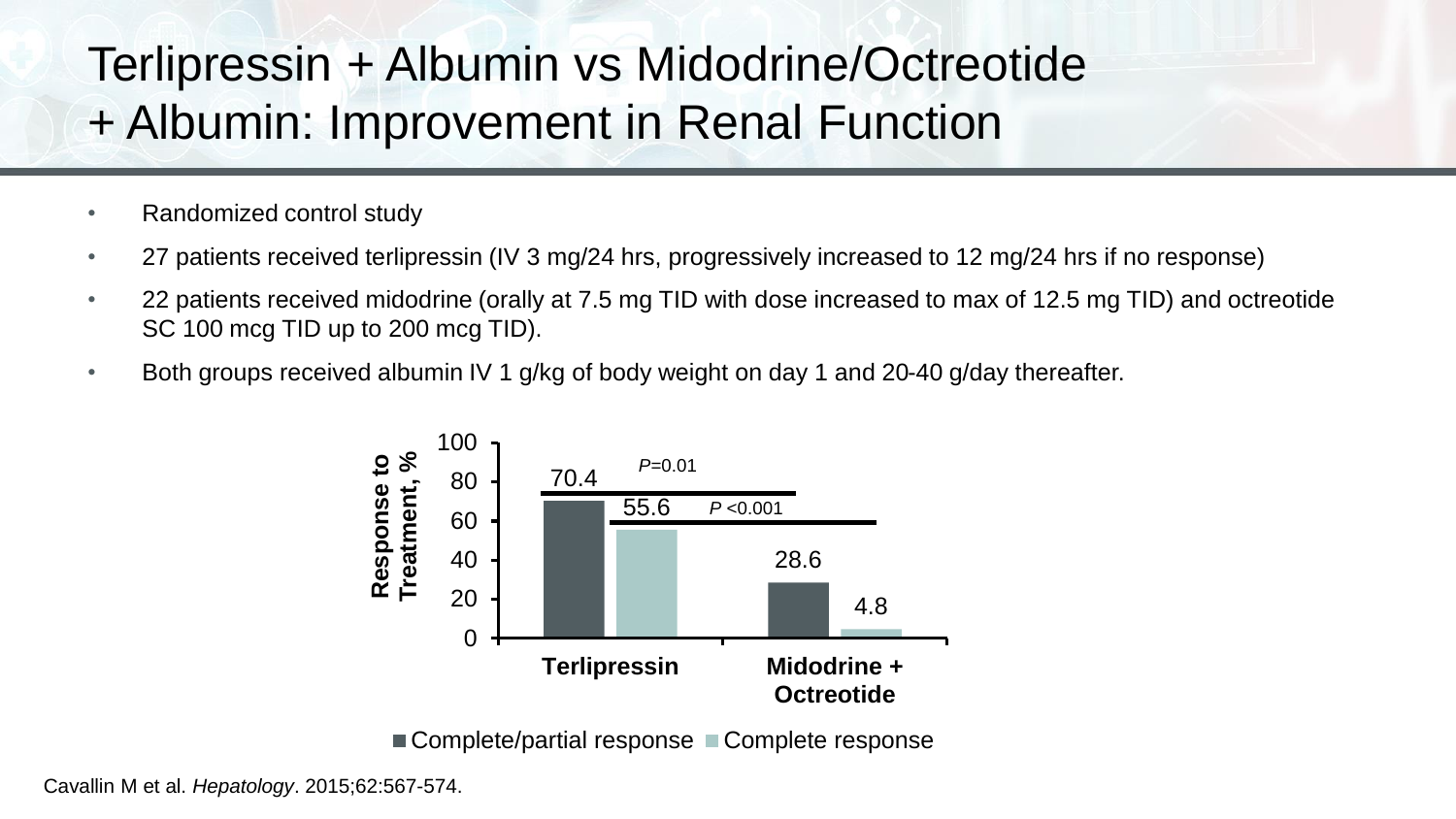#### Terlipressin vs Midodrine/Octreotide: 90-Day Survival



Cumulative 3-month survival in patients who were randomized to terlipressin plus albumin (TERLI group) or to midodrine and octreotide plus albumin (MID/OCT group) according to the response: solid line represents responders; dotted line represents nonresponders. Abbreviation: N.S., nonsignificant.

Cavallin M et al. *Hepatology*. 2015;62:567-574.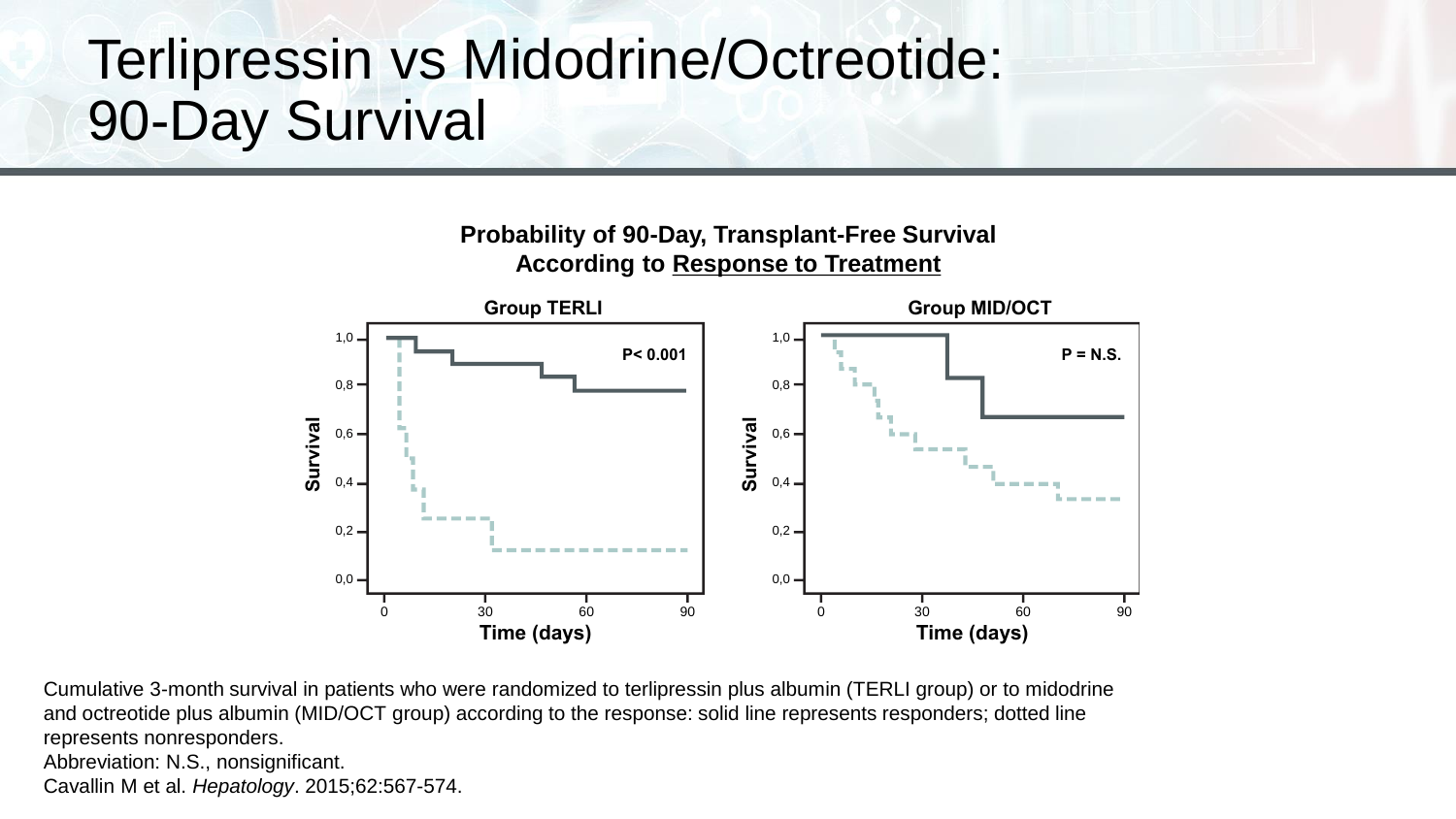### Terlipressin + Albumin vs Albumin Alone for HRS-1 (CONFIRM Study)

- Randomized, placebo-controlled study in 300 patients
- 2:1 to terlipressin (1 mg IV every 6 hours) or placebo, plus albumin in both groups
- Treatment for 14 days unless one of the following occurred:
	- Verified HRS reversal (VHRSR) (decrease in SCr to ≤1.5 mg/dL)
	- Renal replacement therapy (RRT)
	- Liver transplantation (LT) or
	- SCr at or above baseline (BL) at Day 4
- Primary Endpoint
	- VHRSR defined as 2 consecutive SCr values ≤1.5 mg/dL, at least 2 hours apart, with patient alive without RRT for ≥10 days after the second SCr ≤1.5 mg/dL

Wong F et al. *The Liver Meeting.* Boston, MA 2019, Abstract LO5.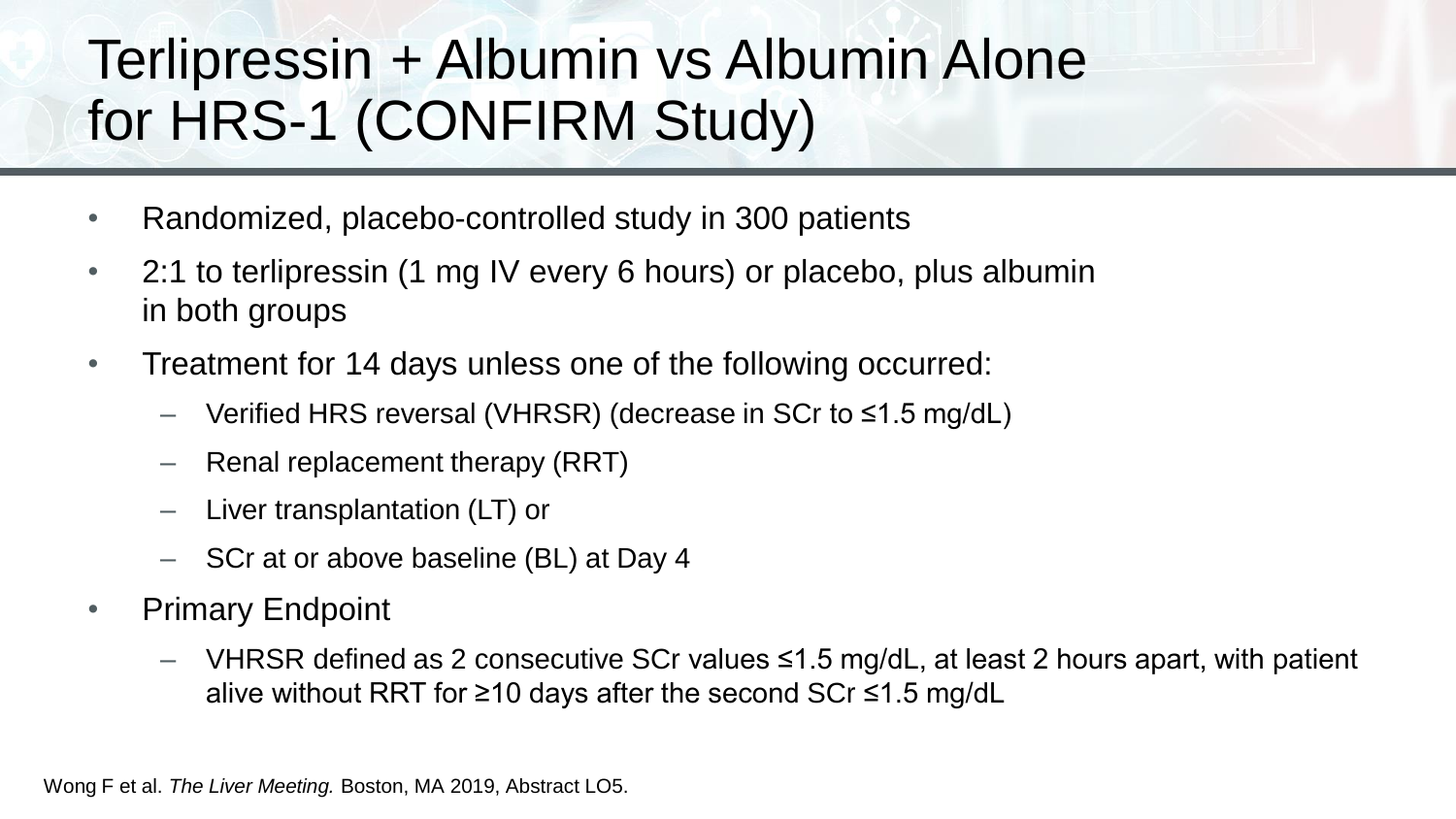#### Primary Endpoint: Verified HRS Reversal (CONFIRM Study)



Wong F et al. *The Liver Meeting.* Boston, MA 2019, Abstract LO5.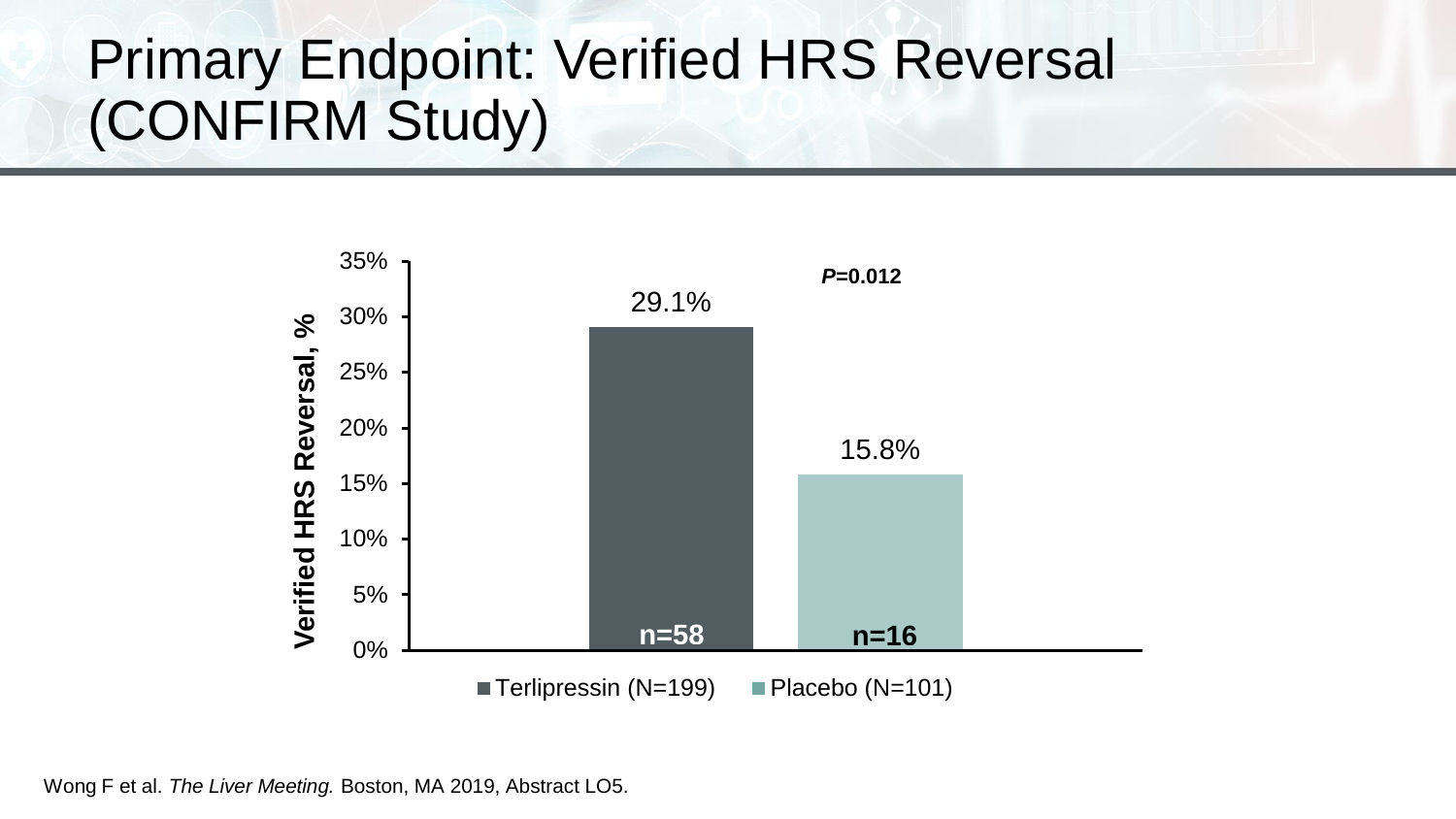### Secondary Endpoint: Durability of HRS Reversal (CONFIRM Study)



<sup>a</sup>From a CMH Test stratified by qualifying serum creatinine (<3.4 vs ≥3.4 mg/dL) and prior LVP within 14 days of randomization (at least one single event of ≥4 vs <4 L). bPercentage of subjects with HRS reversal without RRT to day 30. Wong F et al. *The Liver Meeting.* Boston, MA 2019, Abstract LO5.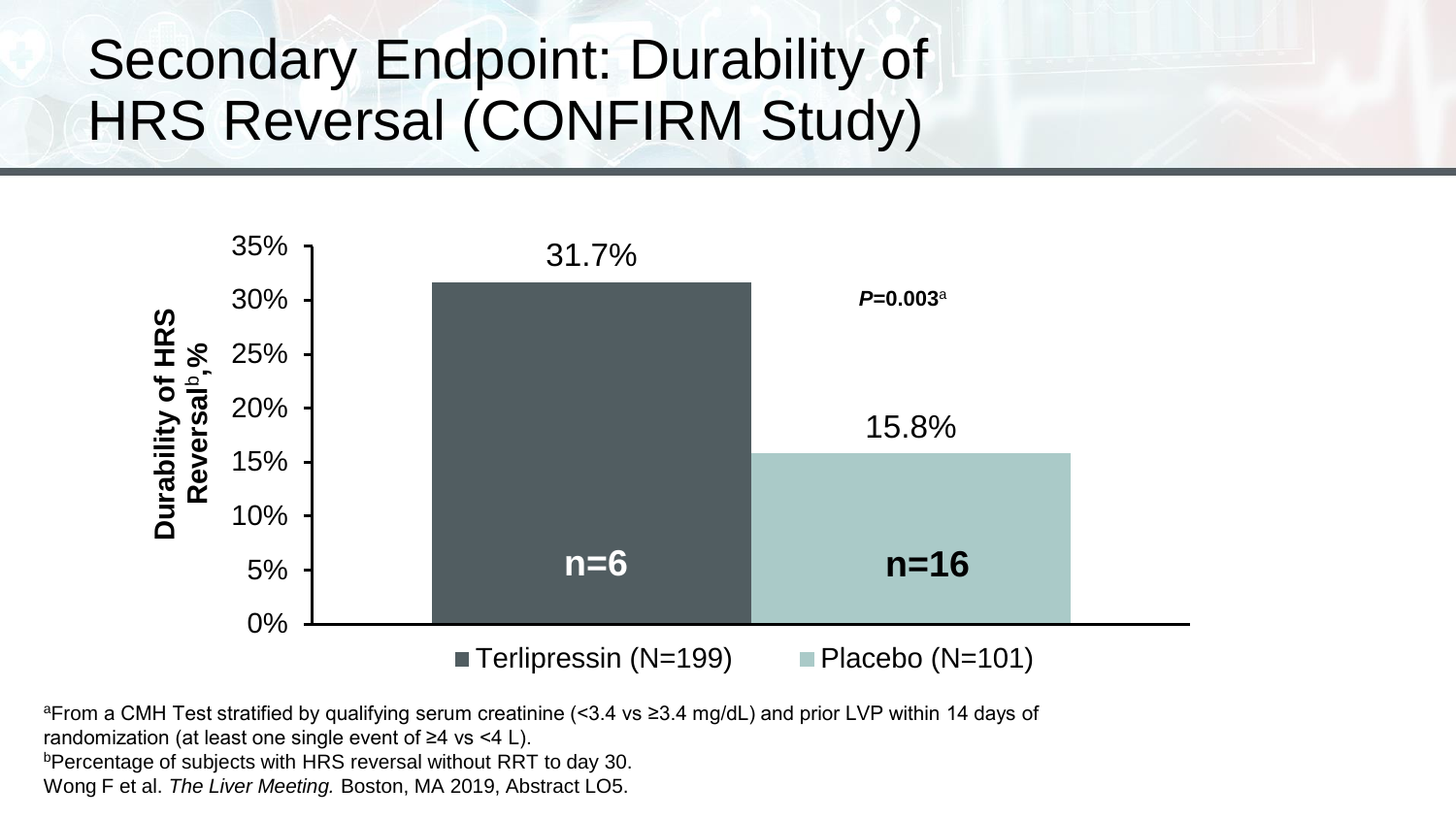#### Incidence of Adverse Events (>10% Terlipressin Patients) (CONFIRM Study)

| <b>Preferred Terma</b>     | Terlipressin (N=200) <sup>b</sup><br>% (n) | Placebo (N=99)b<br>% (n) |
|----------------------------|--------------------------------------------|--------------------------|
| Abdominal pain             | 19.5(39)                                   | 6.1(6)                   |
| <b>Nausea</b>              | 16.0(32)                                   | 10.1(10)                 |
| Diarrhea                   | 13.0(26)                                   | 7.1(7)                   |
| <b>Dyspnea</b>             | 12.5(25)                                   | 5.1(5)                   |
| <b>Respiratory failure</b> | 10.5(21)                                   | 5.1(5)                   |
| Hepatic encephalopathy     | 10.0(20)                                   | 13.1(13)                 |

Respiratory Failure higher in both cohorts in CONFIRM than REVERSE trial; REVERSE T 5.4% vs P 2.1%; none of the respiratory failure were reported as related to study drug.

AEs, adverse events; N, number of subjects in the treatment group; n, number of subjects in the category of subjects in the treatment group. <sup>a</sup>Up to 7 days posttreatment. <sup>b</sup>Subjects experiencing multiple episodes of a given adverse event are counted once within each preferred term.

Wong F et al. *The Liver Meeting.* Boston, MA 2019, Abstract LO5.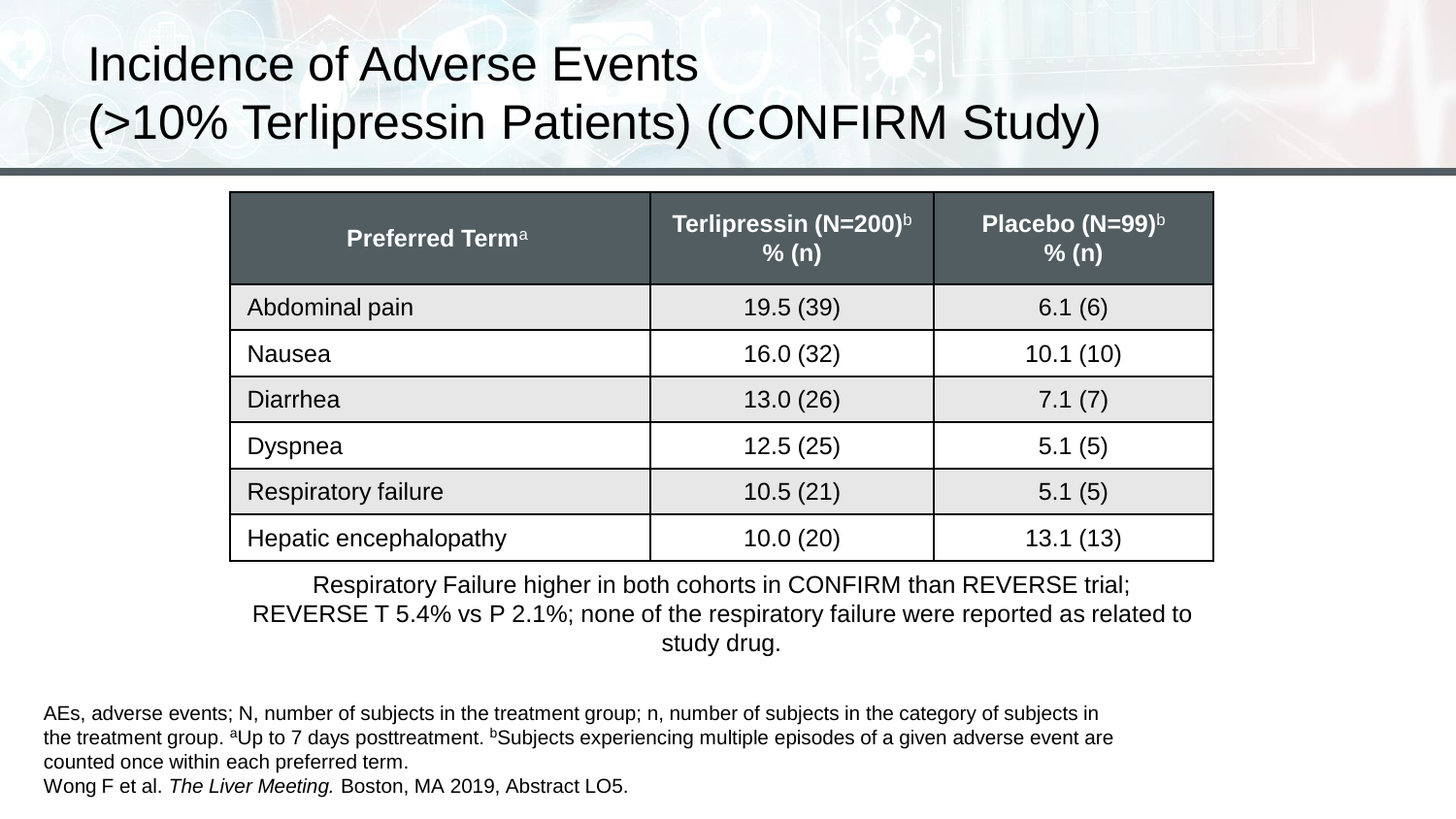#### Norepinephrine Was Equivalent to Terlipressin in a Randomized Small Trial

- Alpha adrenergic agonist
- Randomized trial
	- Noradrenalin (0.1–0.7  $\mu$ g/ kg/min) (10) + albumin vs terlipressin (1–2 mg/4 h) + albumin (12) for increase in baseline mean arterial pressure (MAP) of at least 10 mmHg



Fig. 1. Individual values of serum creatinine before the initiation and at the end of therapy in patients treated with noradrenalin and albumin.

Fig. 2. Individual values of serum creatinine before the initiation and at the end of therapy in patients treated with terlipressin and albumin.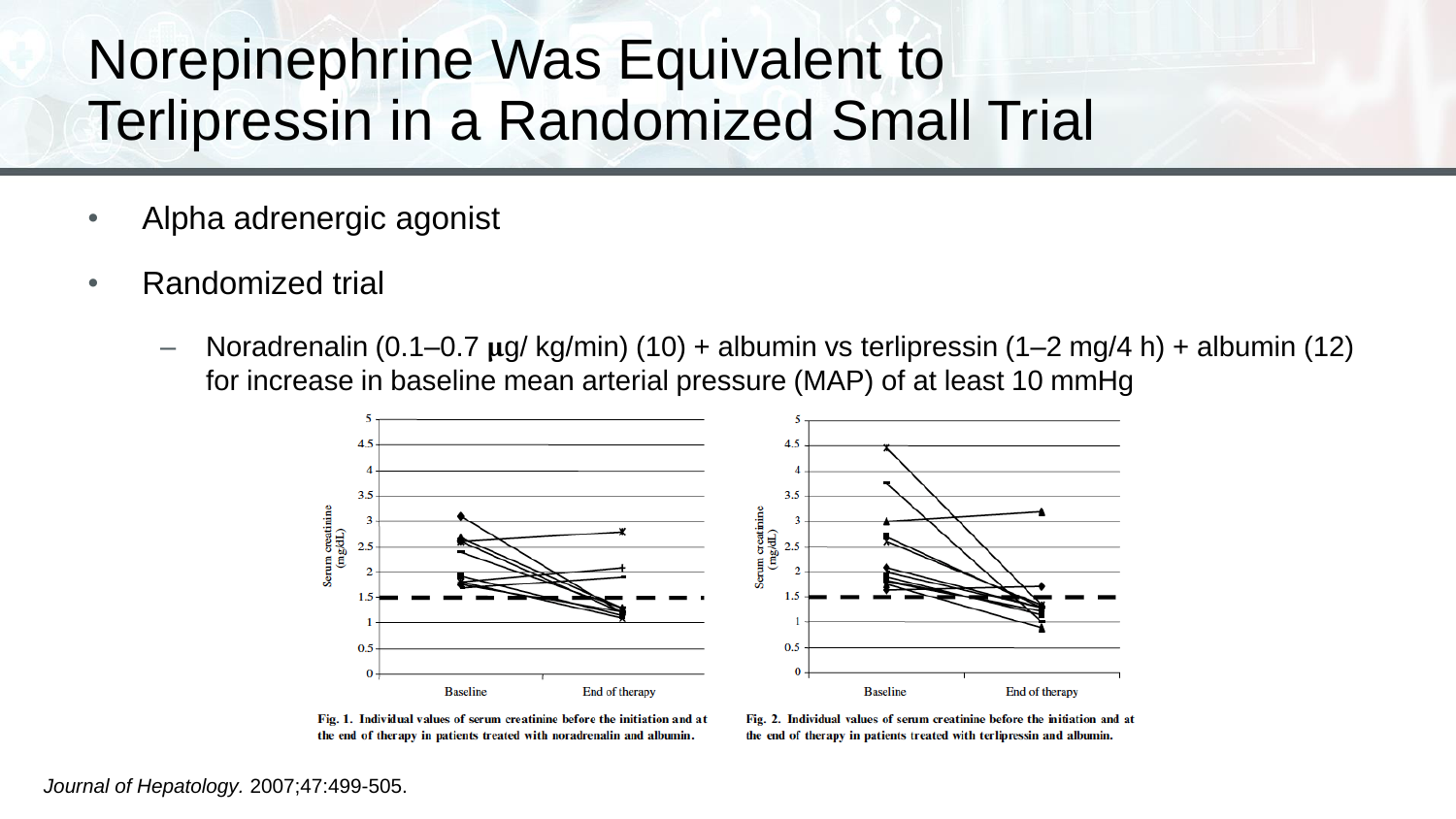# AKI and Cirrhosis

- AKI diagnosed with AKIN criteria associated with increased mortality in patients with cirrhosis<sup>1</sup>
- Progression through stages strongly correlates with increased mortality<sup>2</sup>
- However, serum creatinine cutoff of 1.5 mg/dL is still prognostic<sup>3</sup>
- New AKI-HRS criteria enable earlier treatment at lower creatinine  $(1 \text{ mg/dL lower})^4$ 
	- Baseline serum creatinine is a predictor of response to therapy

1. Piano S et al. *Hepatology*. 2013;57:753-762; 2. Belcher JM et al. *Hepatology*. 2013;57:753-762;

3. Fagundes C et al. *J Hepatol*. 2013;59:474-481; 4. Wong F et al. *Journal Hepatology*. 2019;70(1)Supp.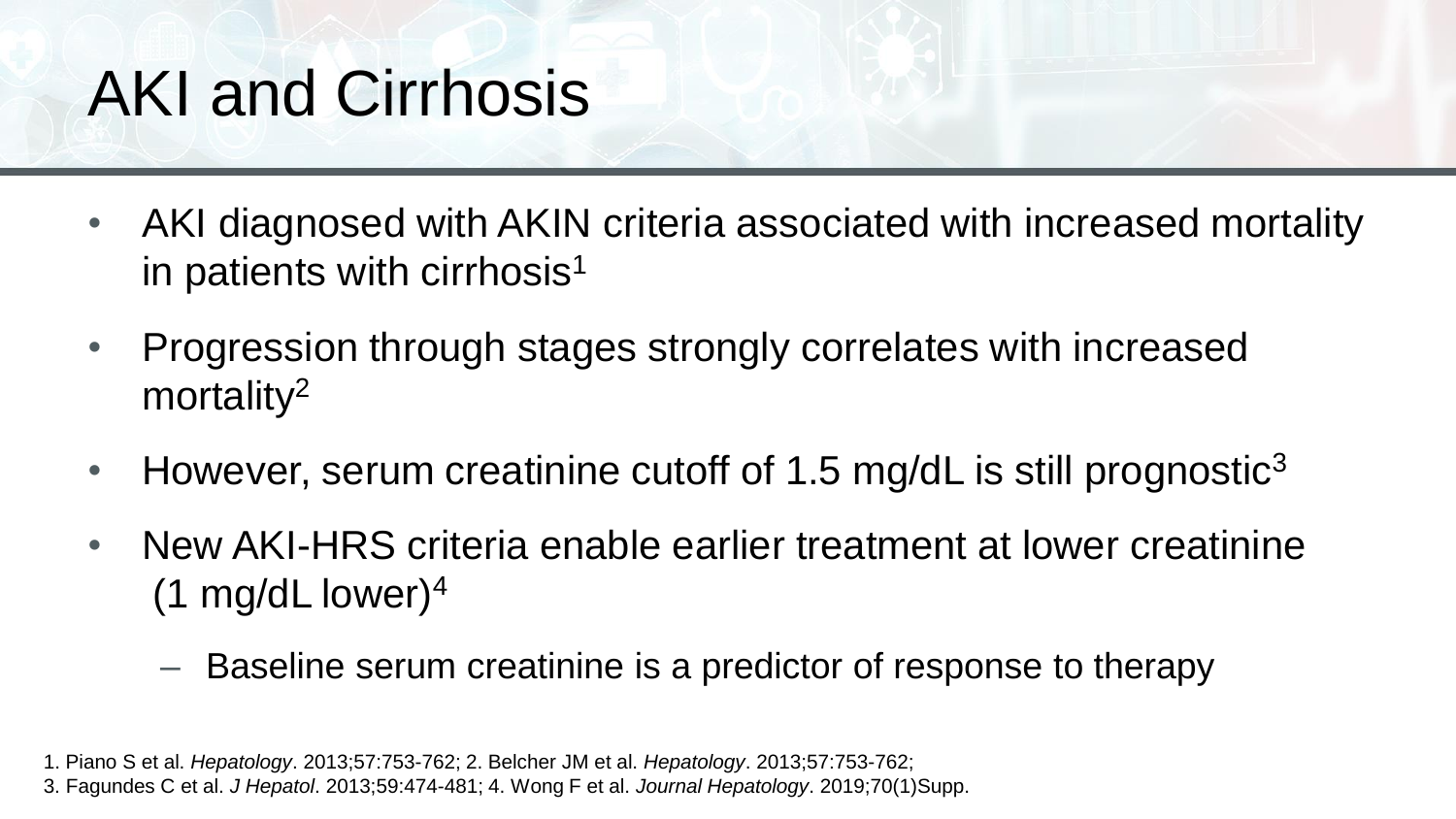

- HRS is defined as AKI that does not respond to volume resuscitation upon correction of sepsis and in the absence of other renotoxic insult
- Current classification expedites the recognition of HRS-AKI and allows for potential intervention
- Vasoactive agents (terlipressin and norepinephrine) can reverse HRS-AKI in a percentage of patients
- Terlipressin is superior to other agents in reversing HRS with expected survival benefits
	- Phase 3 CONFIRM US study results now available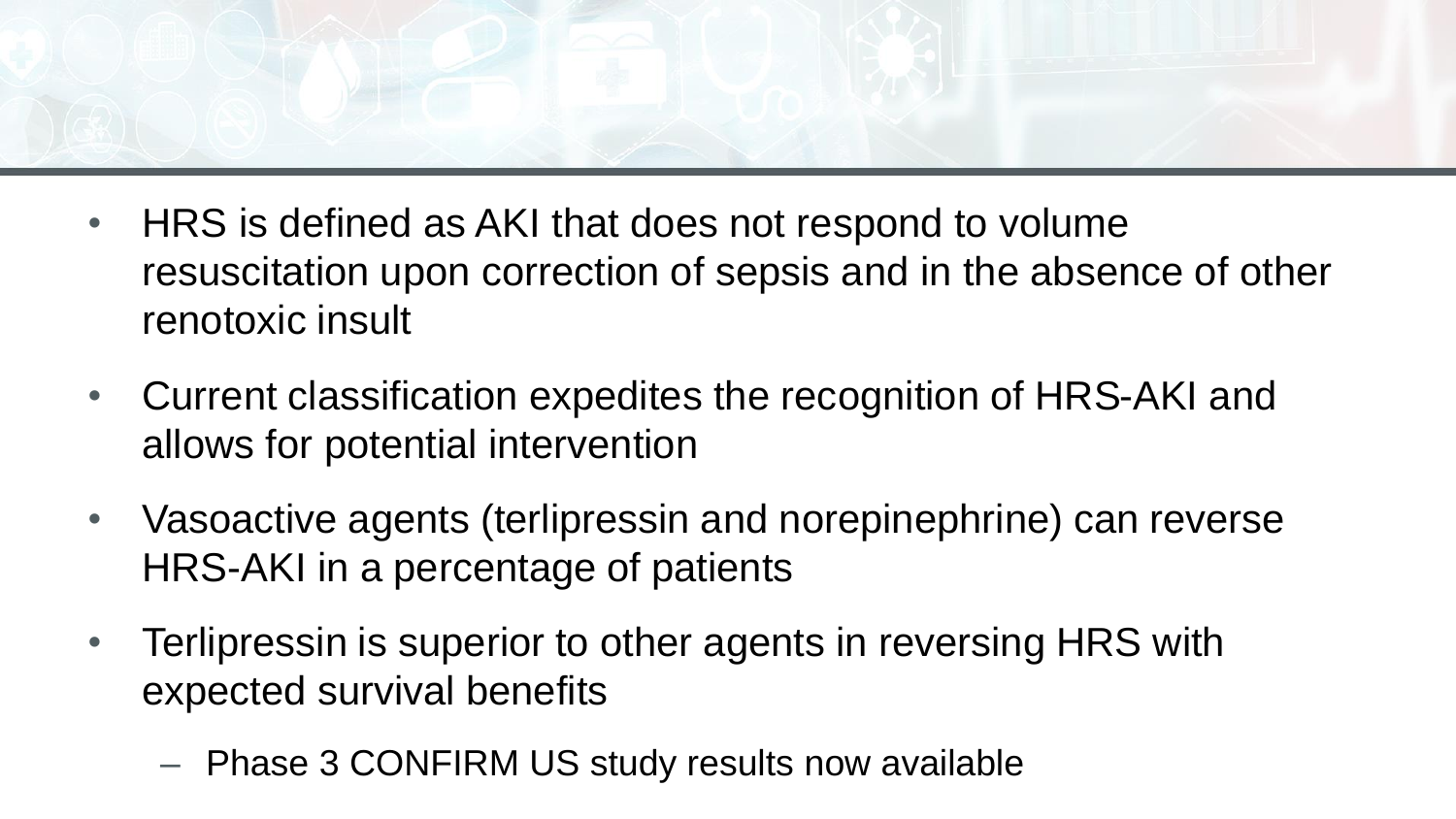# HRS-CKD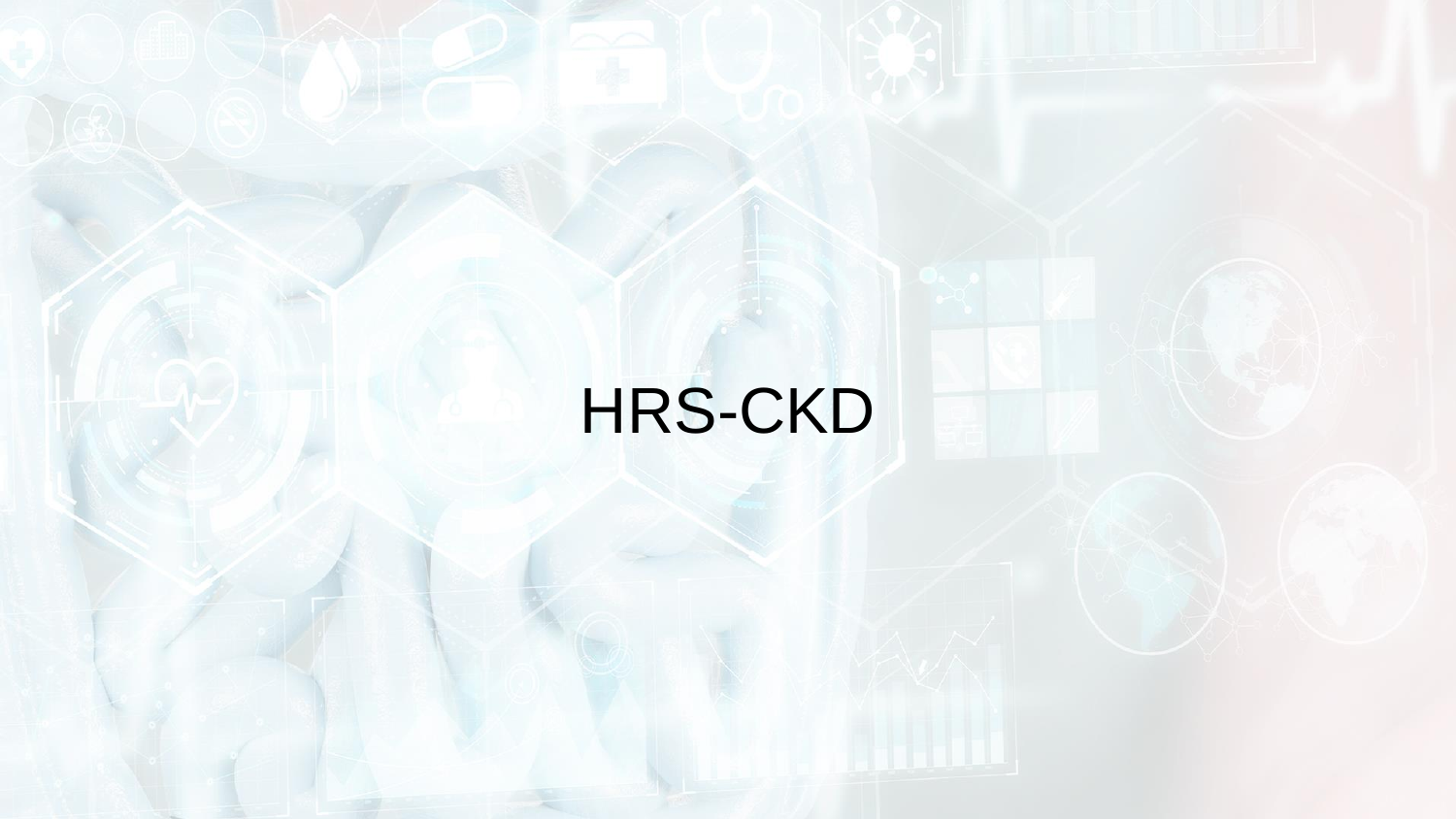#### SCr Is an Independent Predictor of Mortality in Patients with Cirrhosis



Time scale: Days since patient's first admission

Data from 636 admissions were used. Deaths were recorded for 169 out of 339 patients in this sample.

Any increment increase in SCr within 48 hours from hospitalization is associated with a higher mortality, provided the peak SCr within 48 hours is >1.2 mg/dL.

Nuthalapati A et al*. J Clin Exp Hepatol*. 2017;7:290-299.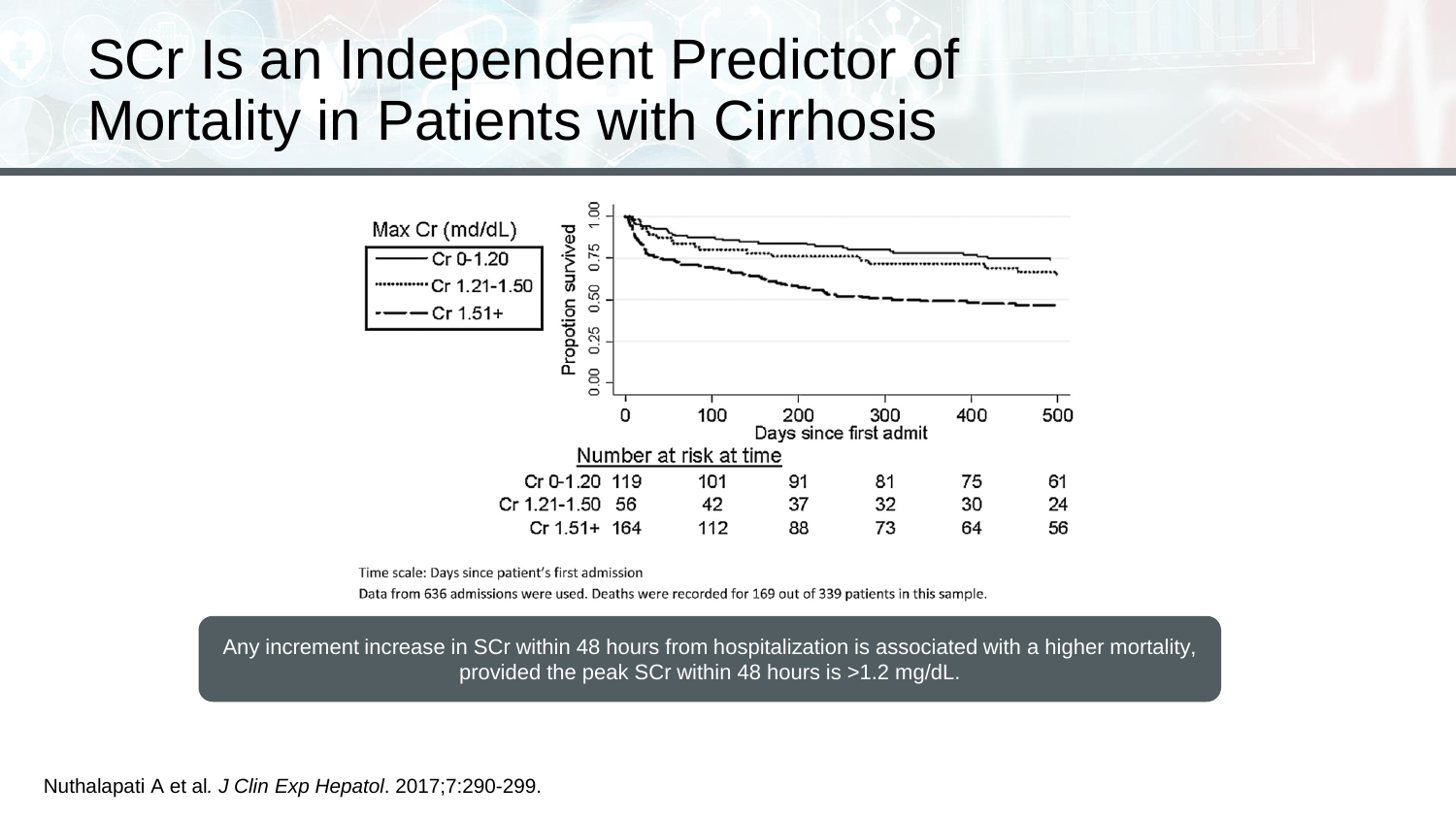#### Relationship Between SCr and GFR in Patients With Cirrhosis

- Serum creatinine of 1.5 g/dL corresponds to GFR of ~30 mL/min in cirrhosis
- Due to low muscle mass in cirrhosis, SCr overestimates renal function



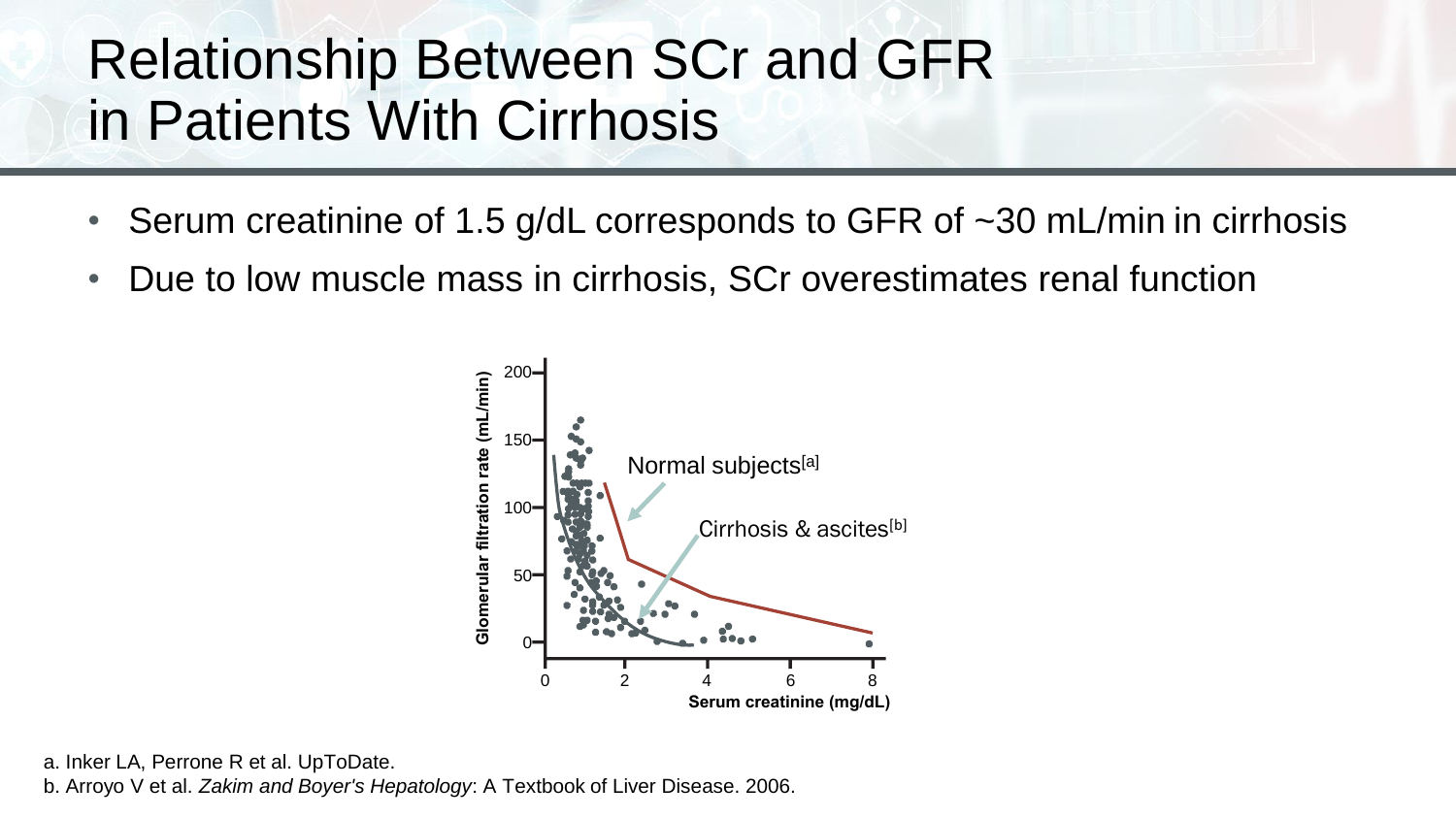#### Prognosis of Patients With Cirrhosis at Onset of Ascites

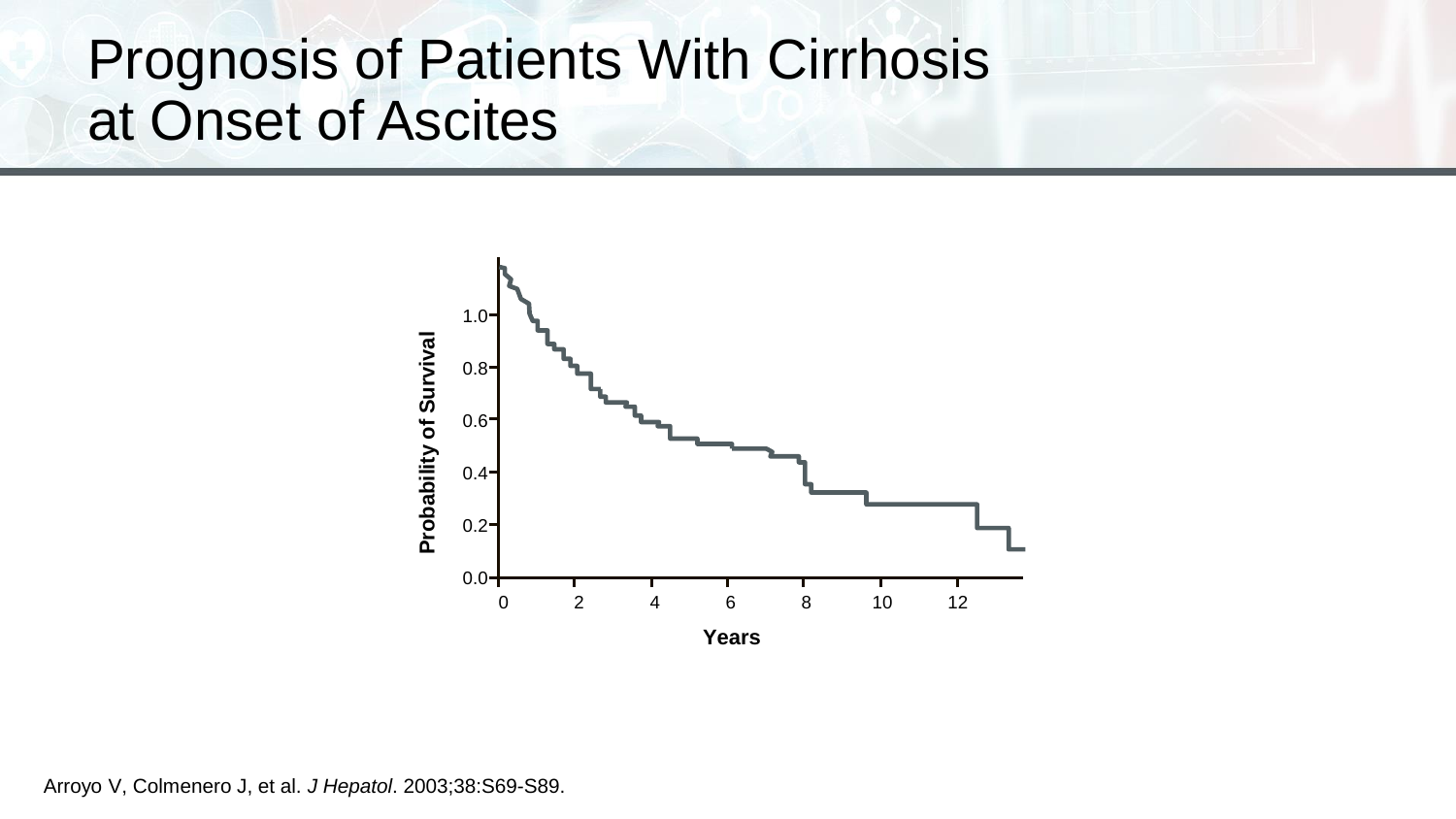### Patients With Refractory Ascites

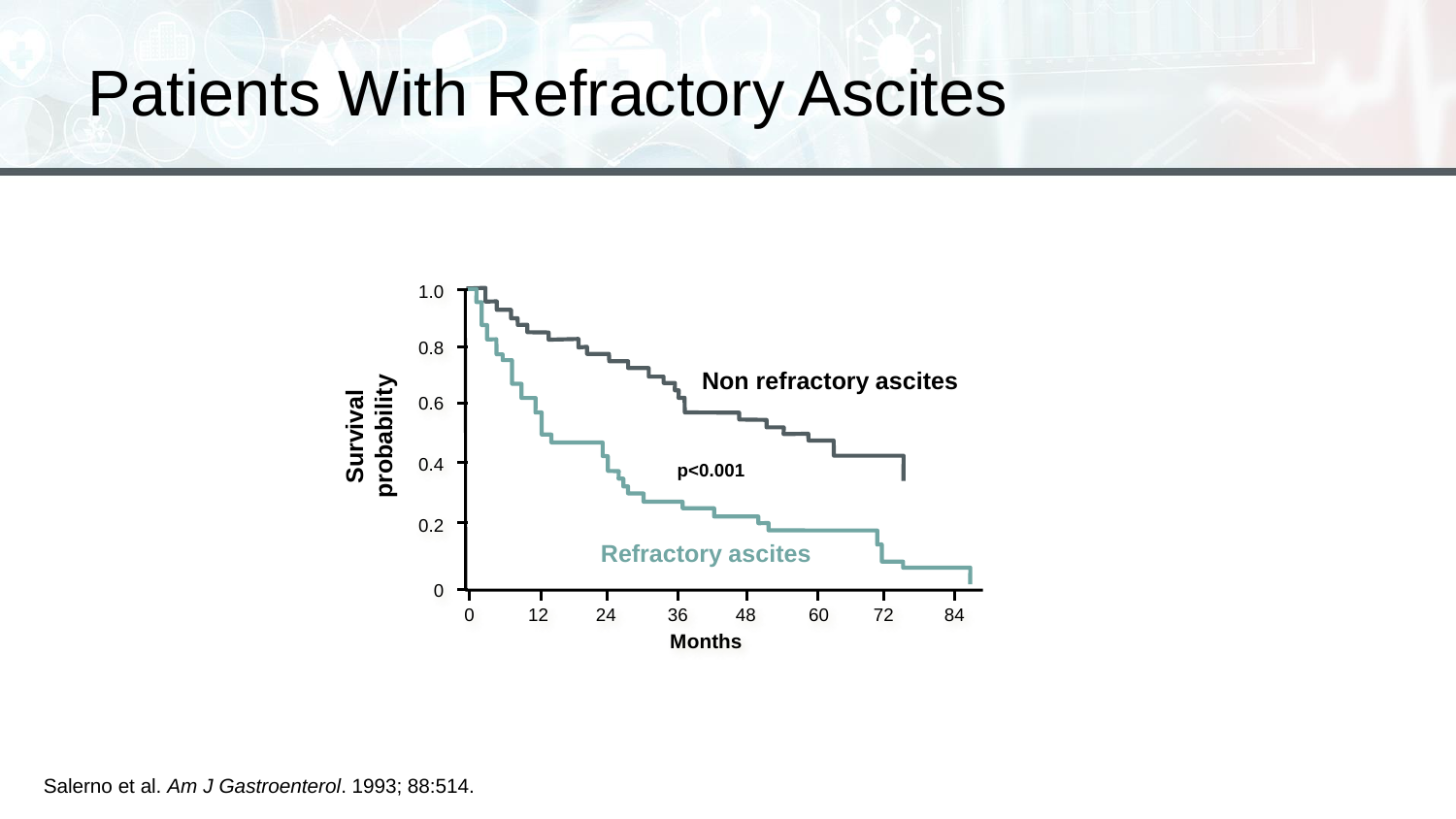# HRS: Type 1 vs Type 2

- Type 1 HRS
	- More serious type
	- Increase in SCr ≥0.3 mg/dL or an increase in SCr ≥1.5-fold to 2-fold from baseline during a period of <2 weeks
	- At the time of diagnosis, some patients have a urine output <400 to 500 mL per day

• Type 2 HRS

- Renal impairment that is less severe than that observed with Type 1 HRS
- The major clinical feature is ascites that is resistant to diuretics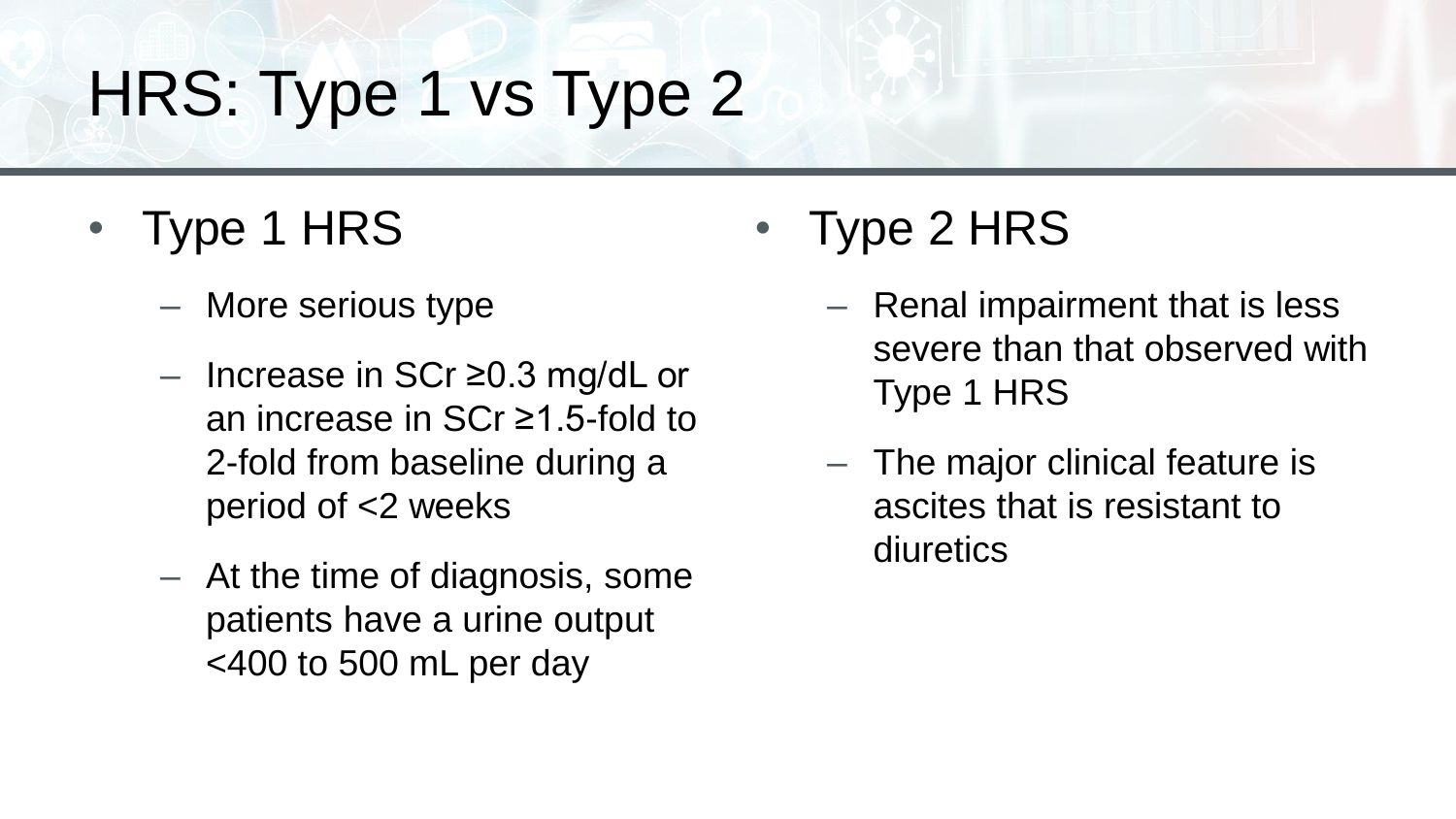#### Algorithm for AKI Management in Patients With Cirrhosis



 $# = AKI$  at the first fulfilling of KDIGO criteria. Angeli P et al. *J Hepatol*. 2015;62:968-974.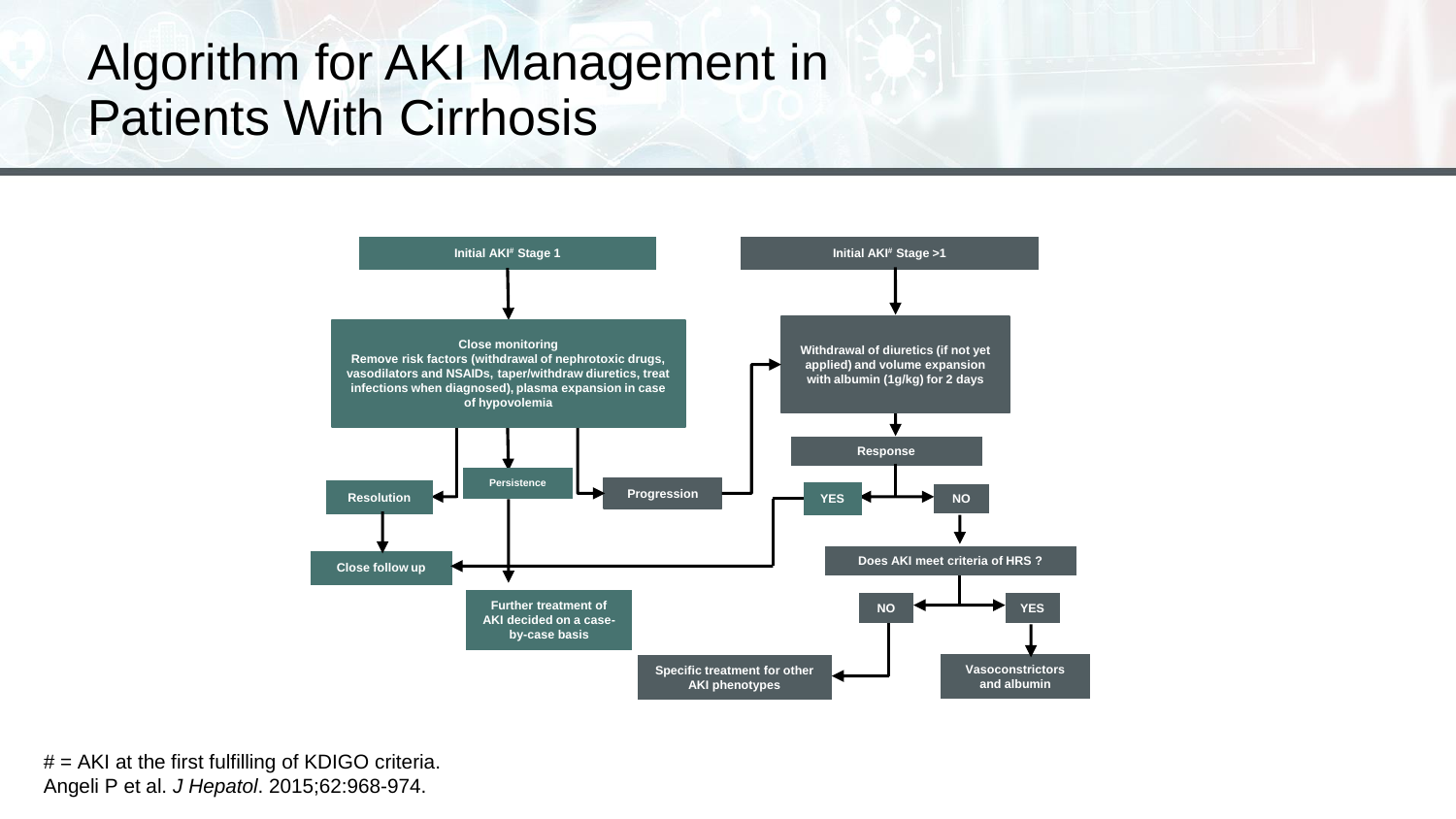Approach to the Patient With AKI in Cirrhotic Patients Stage 1

- Can you improve liver function?
	- Treat alcoholic hepatitis, decompensated HBV, AIH
- Plasma volume expansion in patients with clinically suspected hypovolemia
	- Crystalloids, albumin or blood (in patients who had AKI as a result of gastrointestinal bleeding) according to clinical judgment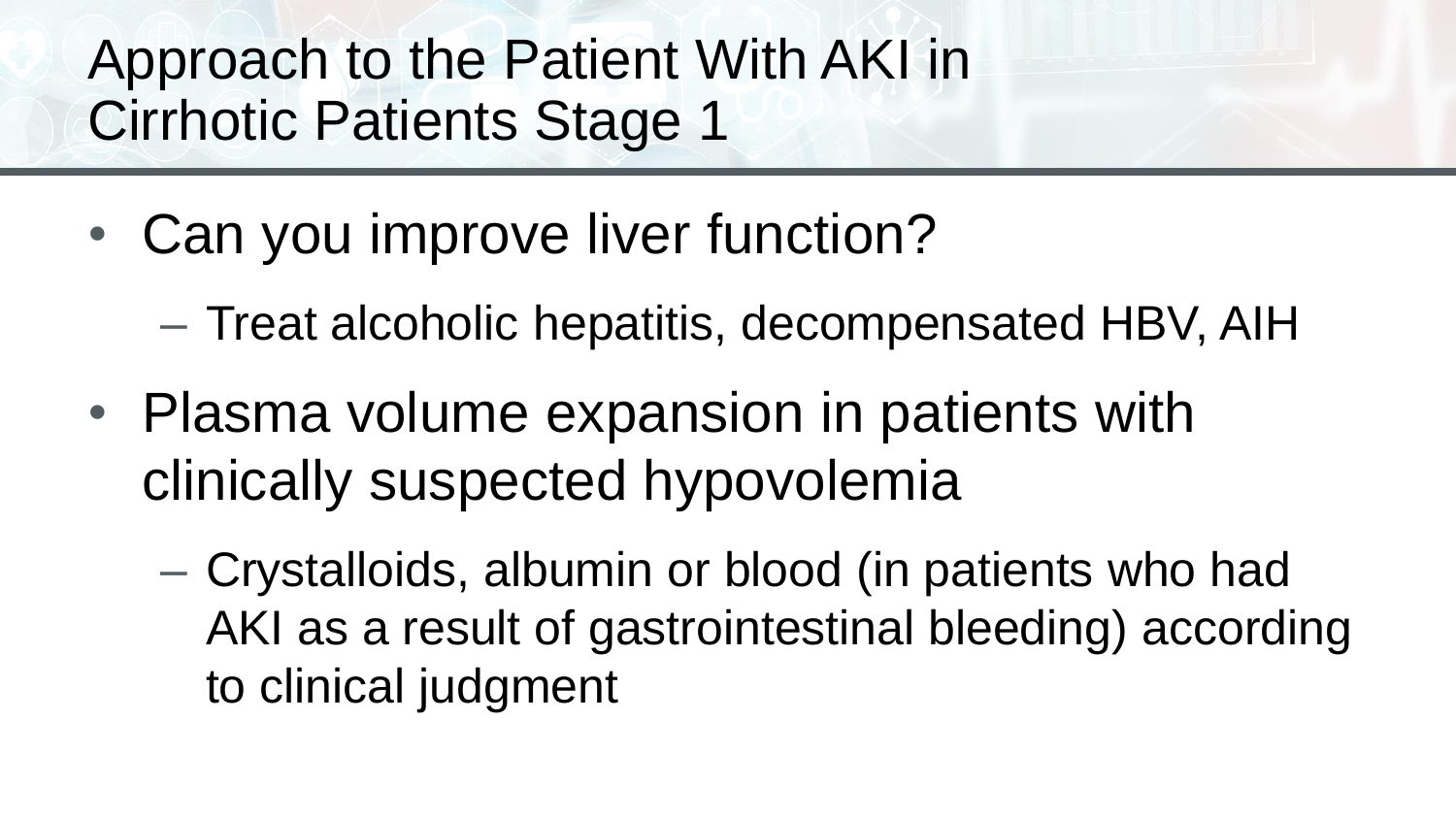Approach to the Patient With AKI in Cirrhotic Patients Stage 1

- If Cr returns to within 0.3 mg/dl of baseline value, follow closely until DC
	- Check as outpatient at least every 2–4 weeks during the first 6 months after the discharge for early identification of new episodes of AKI
- If not improved, treat as Stage 2/3 AKI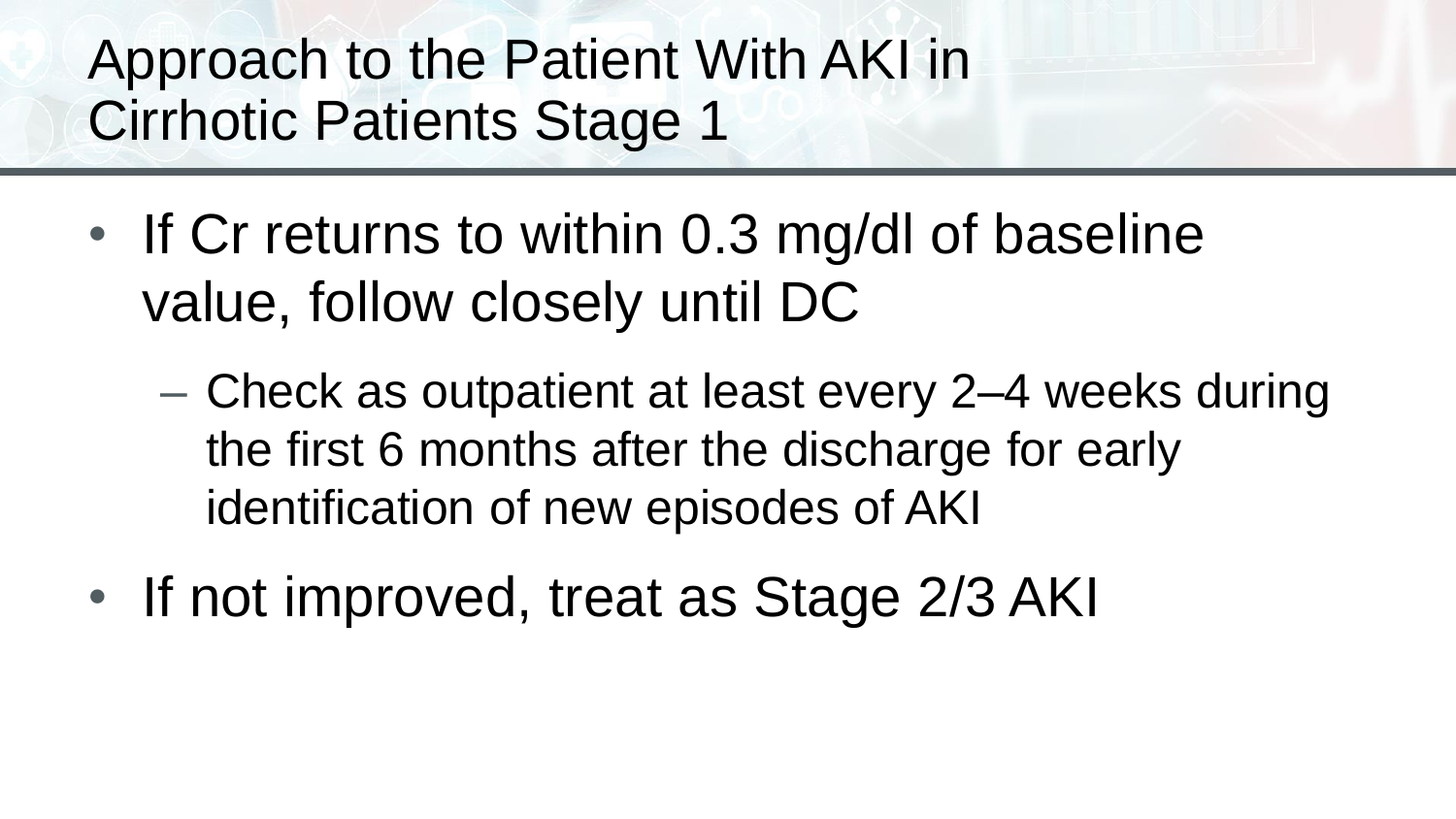### Approach to the Patient with AKI in Cirrhotic Patients Stage 2-3

- Withdrawal of diuretics, if not previously implemented
- Expansion of plasma volume with intravenous albumin at the dose of 1 g/kg body weight per day for two consecutive days up to 100 g per day
- If Cr returns to within 0.3 mg/dl of baseline value follow closely until DC
	- Check as outpatient at least every 2-4 weeks during the first 6 months after the discharge for early identification of new episodes of AKI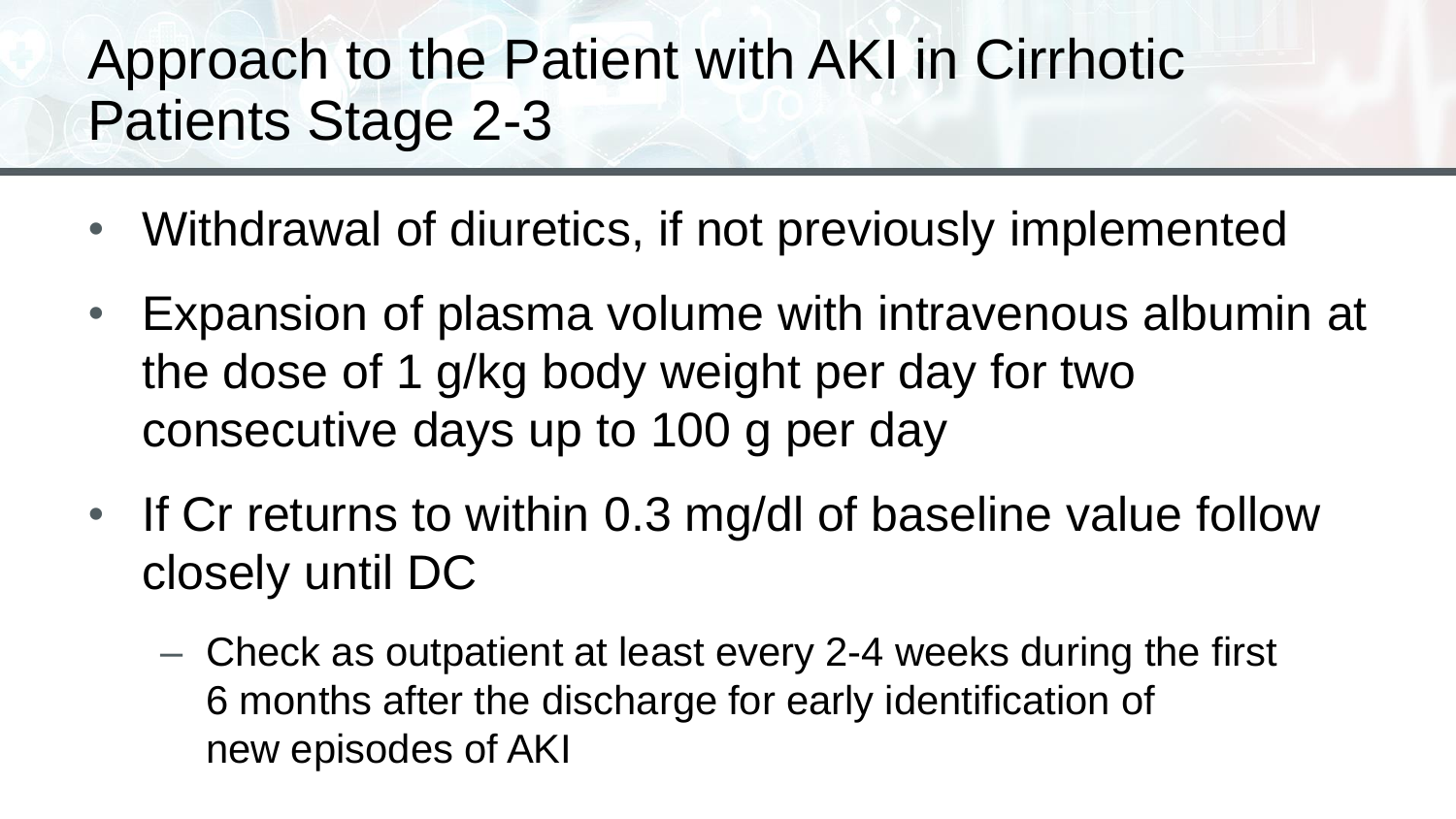### Approach to the Patient With AKI in Cirrhotic Patients Stage 2-3: HRS

- No response
- Criteria for HRS met?
- Consult Nephrology (if not already following)
- Assess transplant status (if not already done)
- Vasoconstrictors and albumin (20-40 g/day)
	- Terlipressin (not approved in US but being studied)
		- 1-2 mg every 4-6 hrs
	- OR
		- Midodrine/Octreotide: start at 7.5 mg TID with octreotide 100-200 mcg TID or IV infusion 50 mcg/hr to raise MAP by 15 mm Hg
			- Titrate midodrine up to 15 mg TID on consecutive doses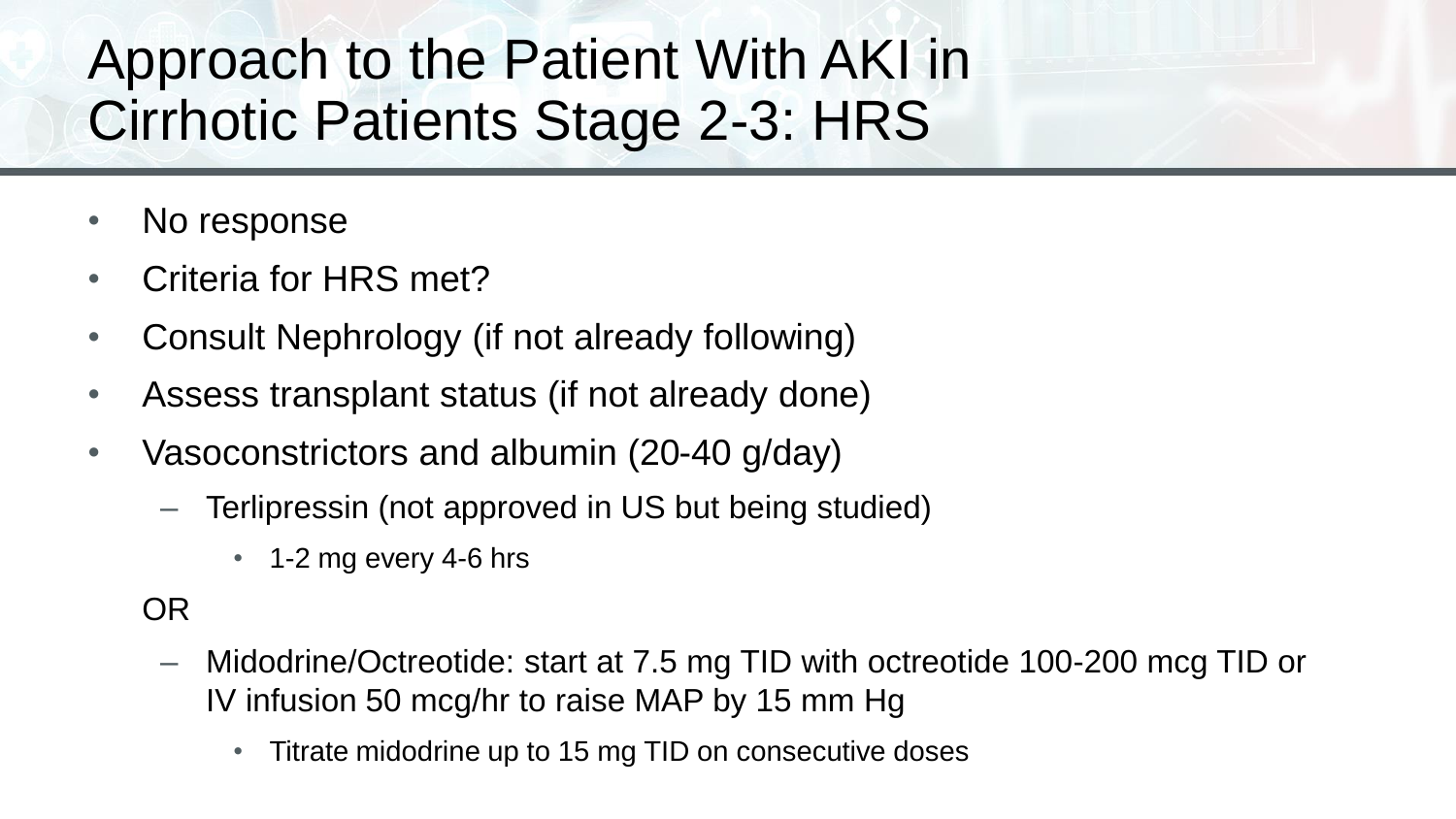#### Survival in Patients With Ascites and HRS



Arroyo et al. *J Hepatol*. 2007.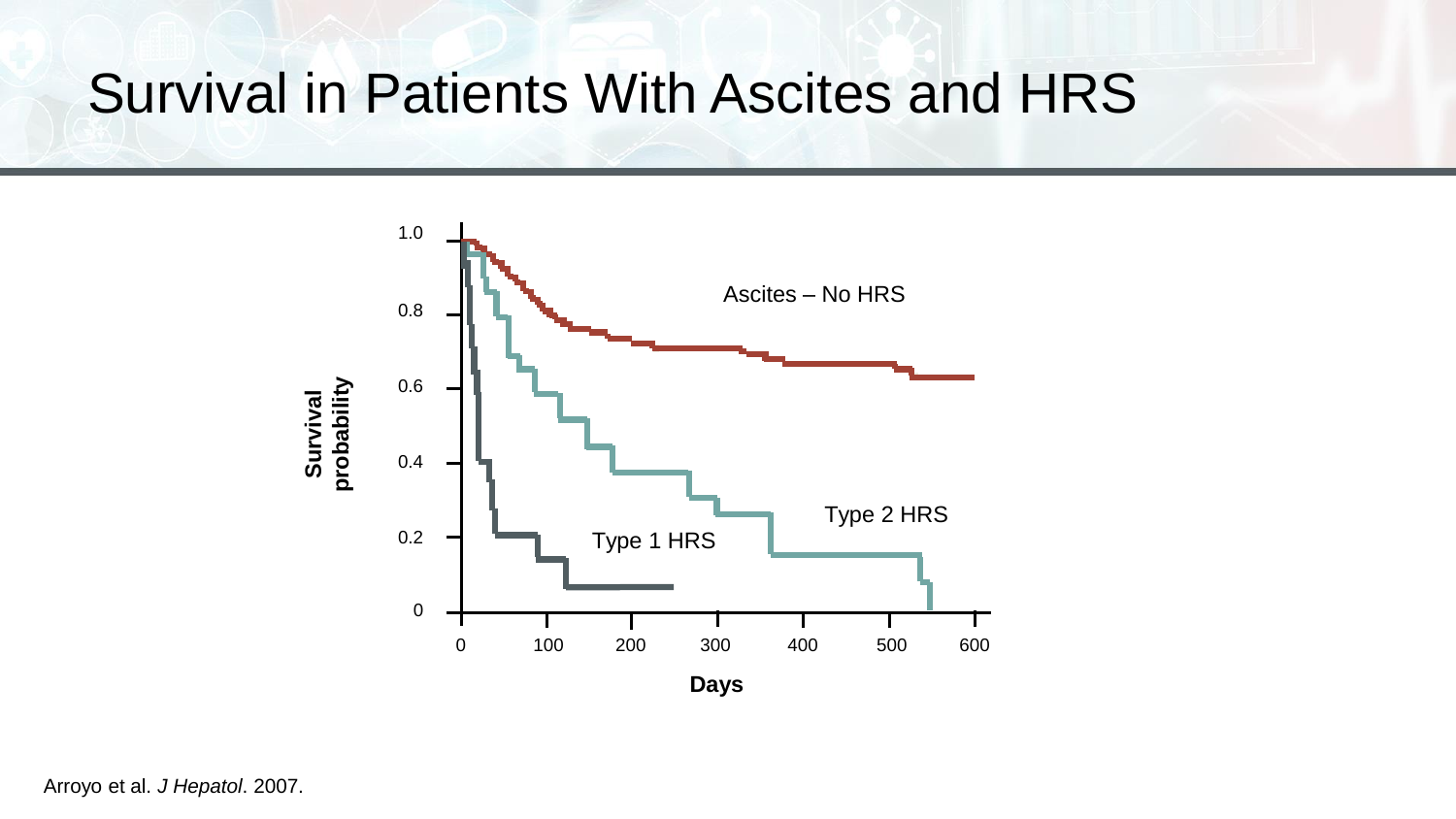### TIPS vs LVP For Refractory Ascites

Probability of survival without liver transplantation in patients allocated to covered TIPS group and in those allocated to LVP+A group.



Bureau et al. *Gastro*. 2017.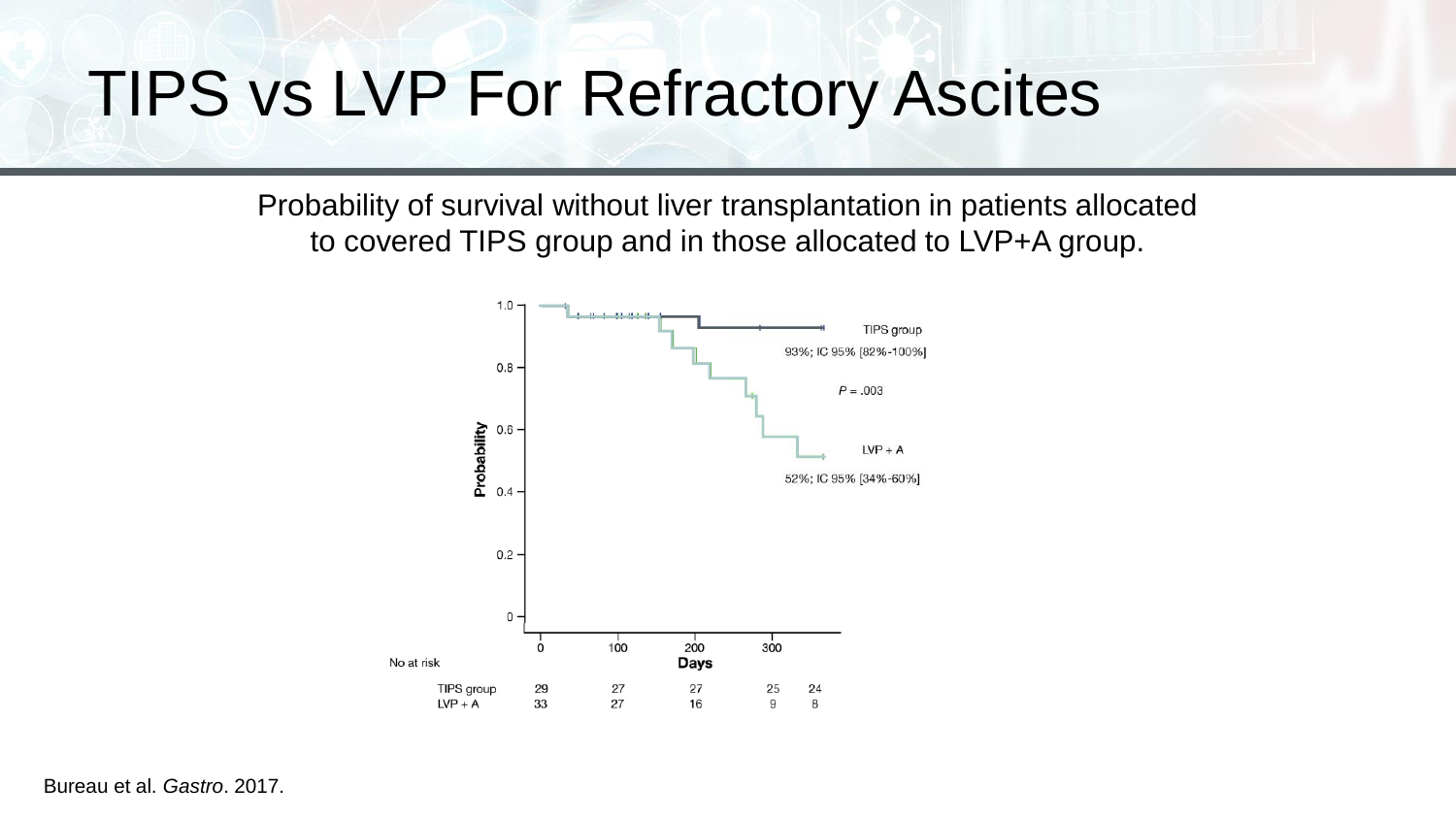### TIPS: Patient Selection



Bureau et al. *J Hepatol*. 2011.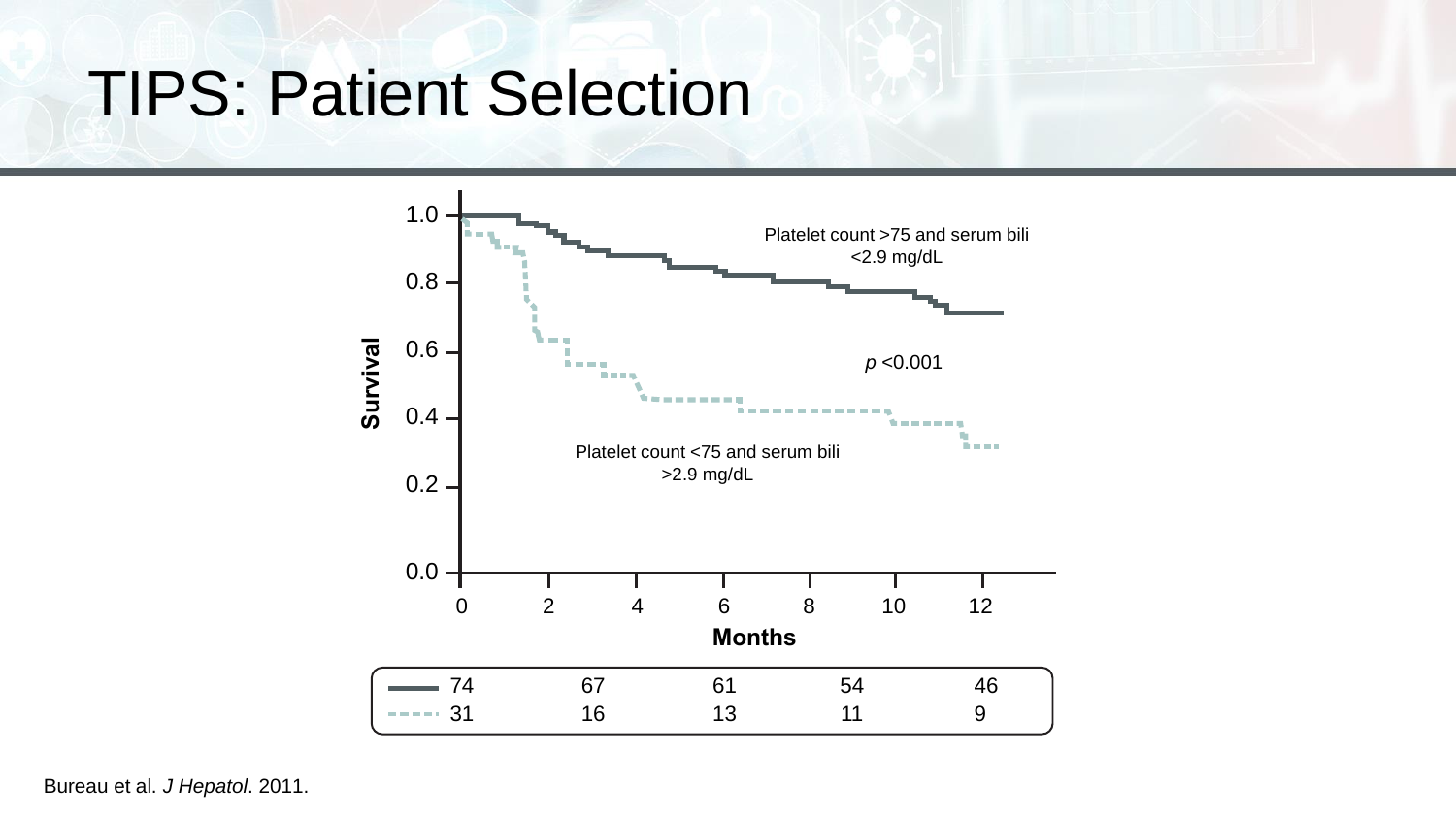# AKI – Initial Management

- Early identification
- Assess and treat bacterial infection
	- Blood, urine, ascitic fluid culture, CXR
- Assess and treat GI bleeding
- Avoid large-volume paracentesis (diagnostic OK)
- Stop β-blockers
- Stop nephrotoxic medications: NSAIDs, diuretics
- Volume expansion
	- Saline for those with definite or suspected volume depletion
	- Albumin for those with AKI Stage 1B or higher



Tapper EB et al*. Am J Med*. 2016;129:461-467; Angeli P et al. *J Hepatology*. 2015.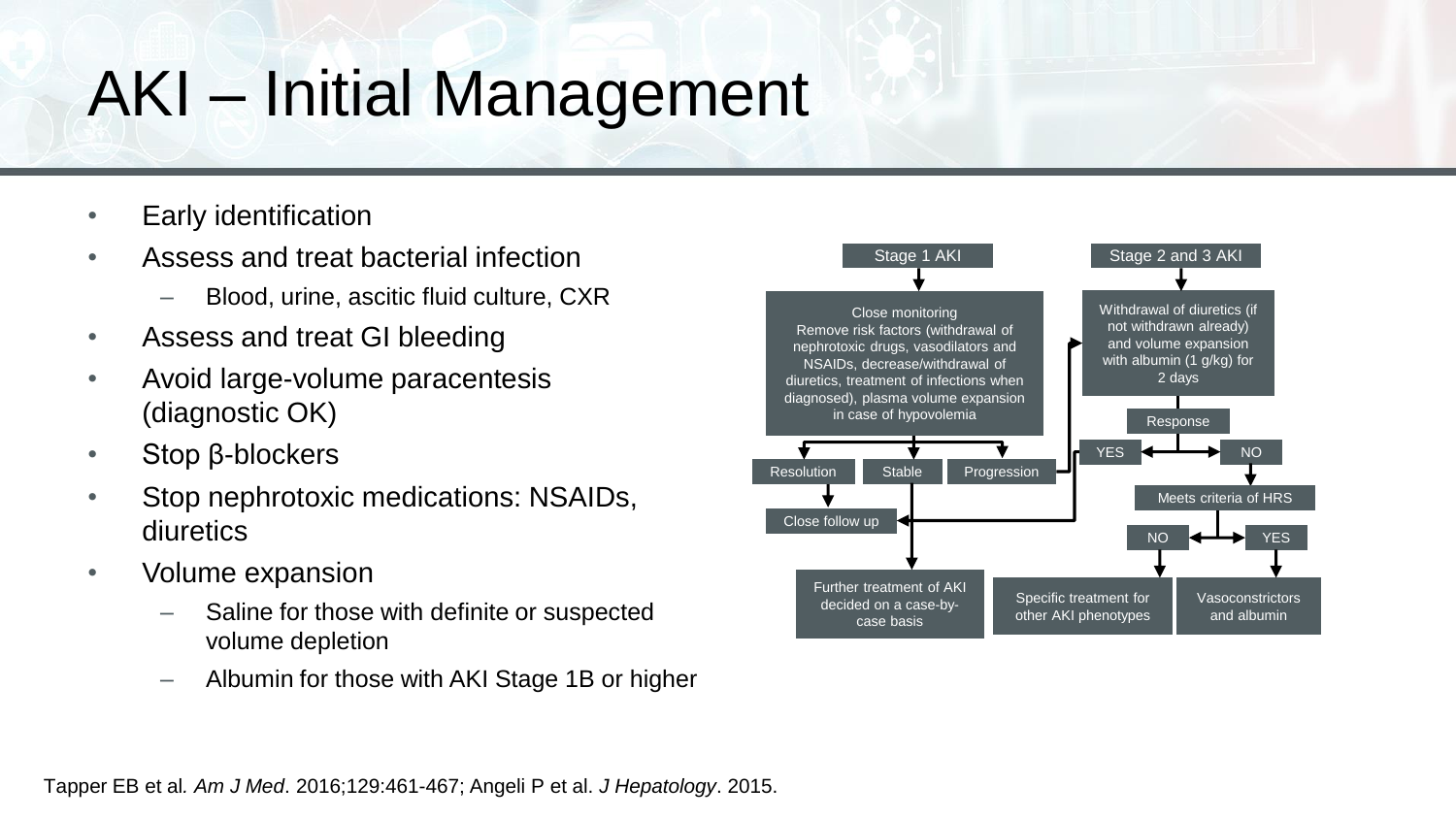# Summary – AKI in Cirrhosis

- Early recognition and intervention is needed
- Consider the differential diagnosis of AKI
	- More than one cause may be evident
	- Management and prognosis vary depending on etiology
	- AKI-HRS remains a diagnosis of exclusion
- Not all AKI in cirrhosis is HRS